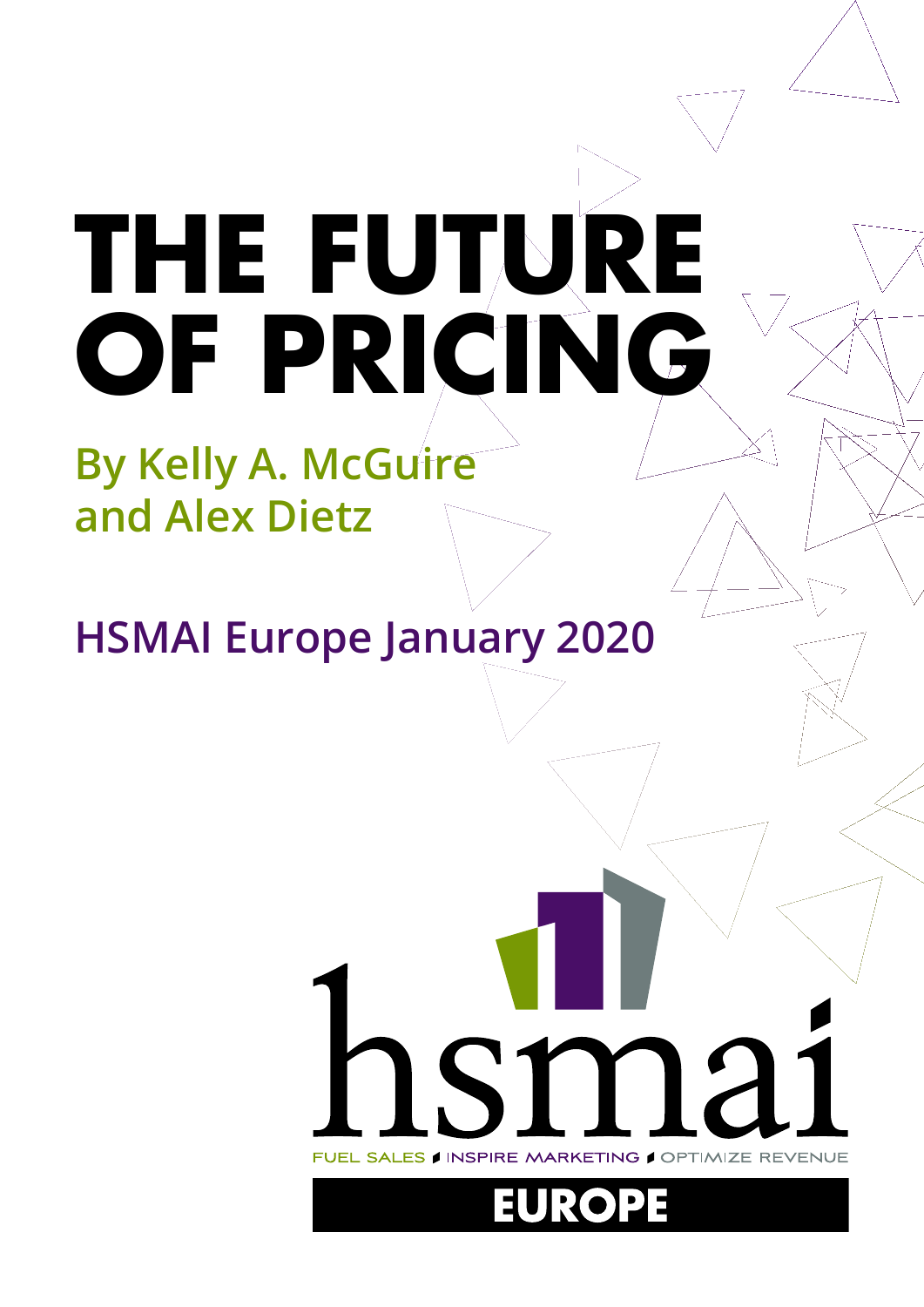# FUEL SALES I INSPIRE MARKETING I OPTIMIZE REVENUE

# **EUROPE**

**02**

Since its inception in the late 90s and early 2000s, pricing and revenue management has become a key function in hospitality. In the early days of revenue management, revenue managers focused on inventory optimization, opening and closing pre-set rates according to demand to ensure the best possible utilization of the limited capacity of hotel rooms. Today, a dynamic distribution marketplace allows consumers review all the prices in the market, making pricing a critical focus for revenue management.

Evolutions in the digital space, and related technical and analytics advancements, continue to drive revenue management practices and systems forward. It is clear that the future of pricing in hospitality is data, automation, and analytics. The only question is how to best automate to align with your market and strategy. In this paper we explore the current state of revenue management and the approaches used by revenue management systems (RMS) to support hotel revenue management. We also explore new trends in revenue management systems and analytics that are shaping the future today. Finally, recognizing that revenue management technology is not a "one size fits all" product, we make recommendations regarding RMS approaches and trends that hoteliers should consider, based on their specific market and strategy.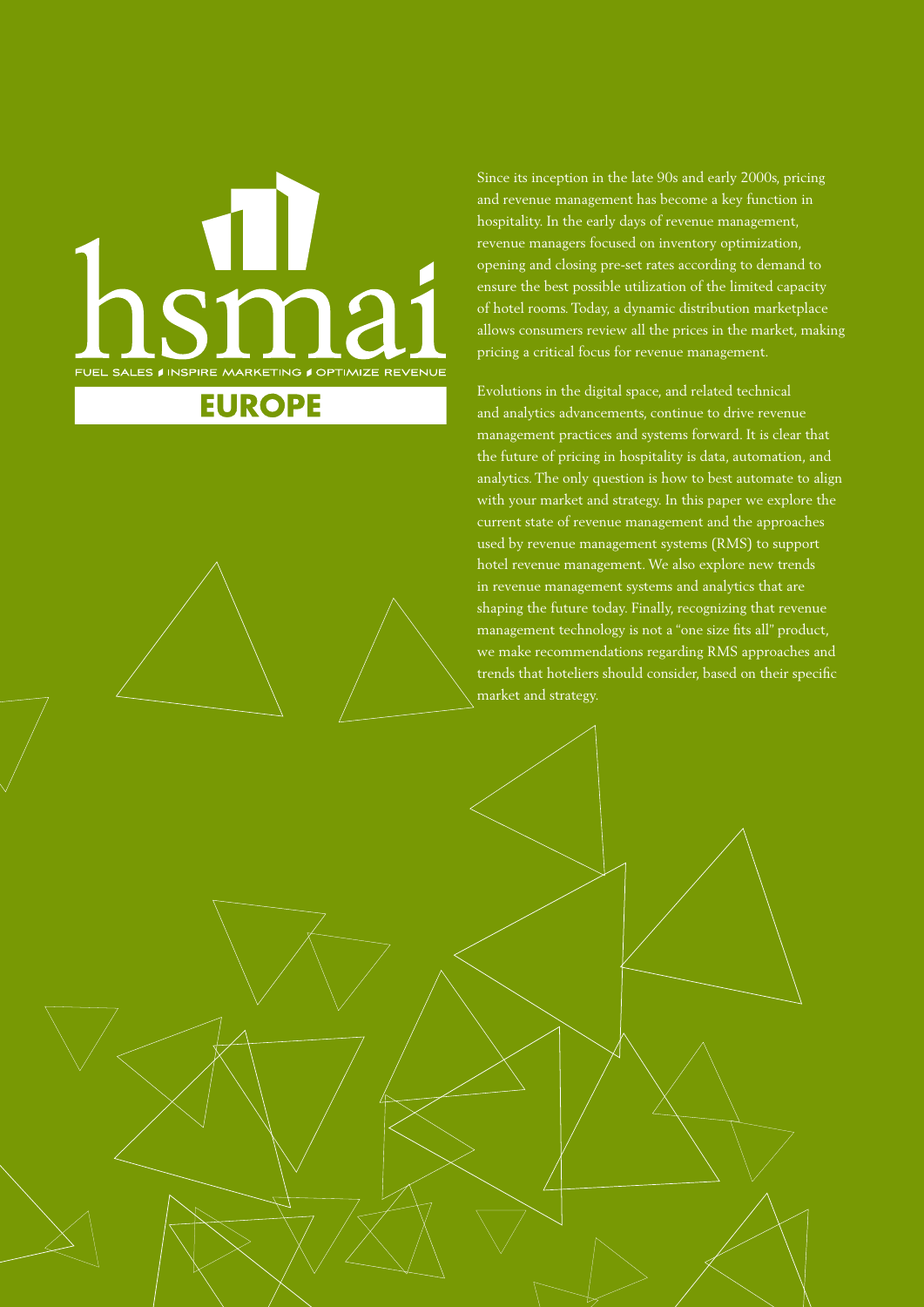# **TABLE OF CONTENTS**

| <b>1 Current State of Pricing in Hospitality</b>                    | 05 |
|---------------------------------------------------------------------|----|
| <b>2 Revenue Management and Pricing Techniques</b>                  | 06 |
| <b>Inventory Management</b>                                         | 06 |
| <b>Price Management</b>                                             | 07 |
| <b>3 Automated Revenue Management and Pricing Approaches</b>        | 10 |
| <b>Business Rules</b>                                               | 10 |
| <b>Analytical Support for Inventory Optimization</b>                | 11 |
| <b>4 Price Optimization</b>                                         | 12 |
| <b>5 Non-Rooms Revenues and Profit Optimization</b>                 | 13 |
| <b>6 Attribute-Based Pricing</b>                                    | 14 |
| <b>7 Determining your Future</b>                                    | 15 |
| <b>Price Optimization</b>                                           | 15 |
| <b>Profit Optimization</b>                                          | 16 |
| <b>Attribute-Based Pricing</b>                                      | 18 |
| <b>Artificial Intelligence and Machine Learning in RM Analytics</b> | 19 |
| <b>8 Conclusion</b>                                                 | 21 |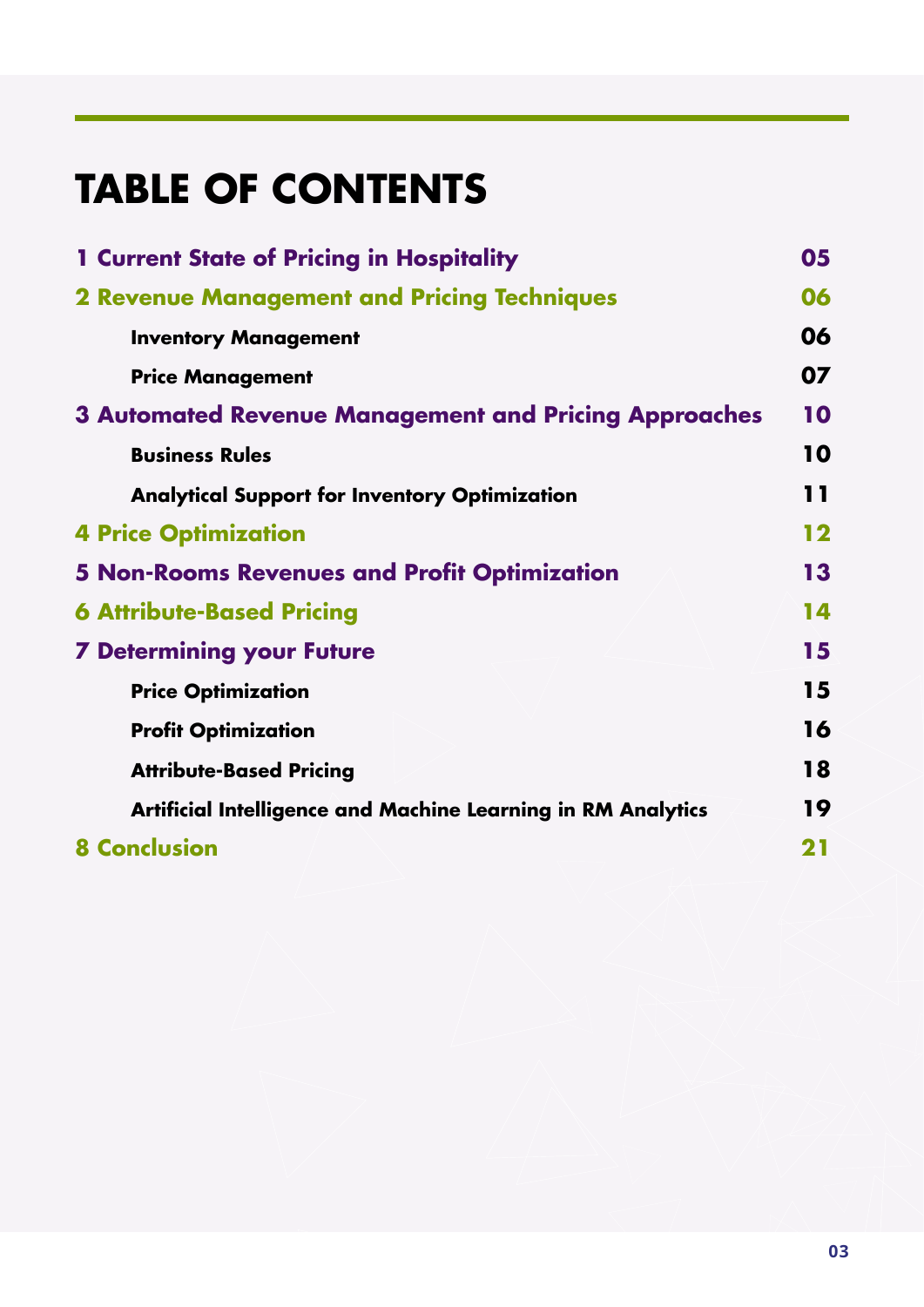*Since its inception in the late 90s and early 2000s, pricing and revenue management has become a key function in hospitality.* And for good reason. Research has shown that a 1 percent price increase, if volumes remain stable, increases operating profits by 8 percent, which is nearly 50 percent higher than achieving a one percent decrease in variable costs.<sup>1</sup> According to a series of studies sponsored by the Cornell Center for Hospitality Research and STR, an ADR focused strategy (as opposed to occupancy) results in better RevPAR performance, regardless of economic conditions, chain scale or geography.<sup>2</sup>

In the early days of revenue management in hospitality, revenue managers focused on inventory optimization, opening and closing pre-set rates according to demand to ensure the best possible utilization of the limited capacity of hotel rooms. This worked well until the emergence of the internet brought on eCommerce and the OTAs in the late 90s and early 2000s. It suddenly became much easier for consumers to directly compare all of the prices in the market, so hotels needed to compete more directly on price, and pricing became a focus for revenue management.

Evolutions in the digital space like social, mobile, last minute booking apps, location-based marketing and technology-enabled, alternative lodging providers continue to put pressure on pricing. Changing consumer expectations of the buying process on digital platforms and an eye on recent trends in air travel pricing have brought the hospitality industry to the brink of a potential major change in the way that rooms are sold. Industry experts are starting to talk about shifting from selling room types and rate plans to a new paradigm that allows guests to customize their room selection by picking attributes of the stay based on their own preferences and price sensitivity.

Regardless of whether you believe the industry will successfully execute this migration, or if it will even work for your company, it is clear that pricing will continue to evolve over the next few years. It is critical for hospitality leaders in general, and revenue managers in particular, to understand where these trends are going, and how to prepare themselves and their organizations to continue to drive profitable revenue through pricing.

One size will never fit all for hospitality companies, given the diversity of markets – and business strategies - across the globe. The most effective approach to pricing will depend on the size and type of hotel, and the market in which it operates. One thing is universally true, however: hotels will no longer be able to stay competitive with a manual approach to revenue management. The future of pricing in hospitality is data, automation, and analytics. The only question is how to best automate to align with your market and strategy.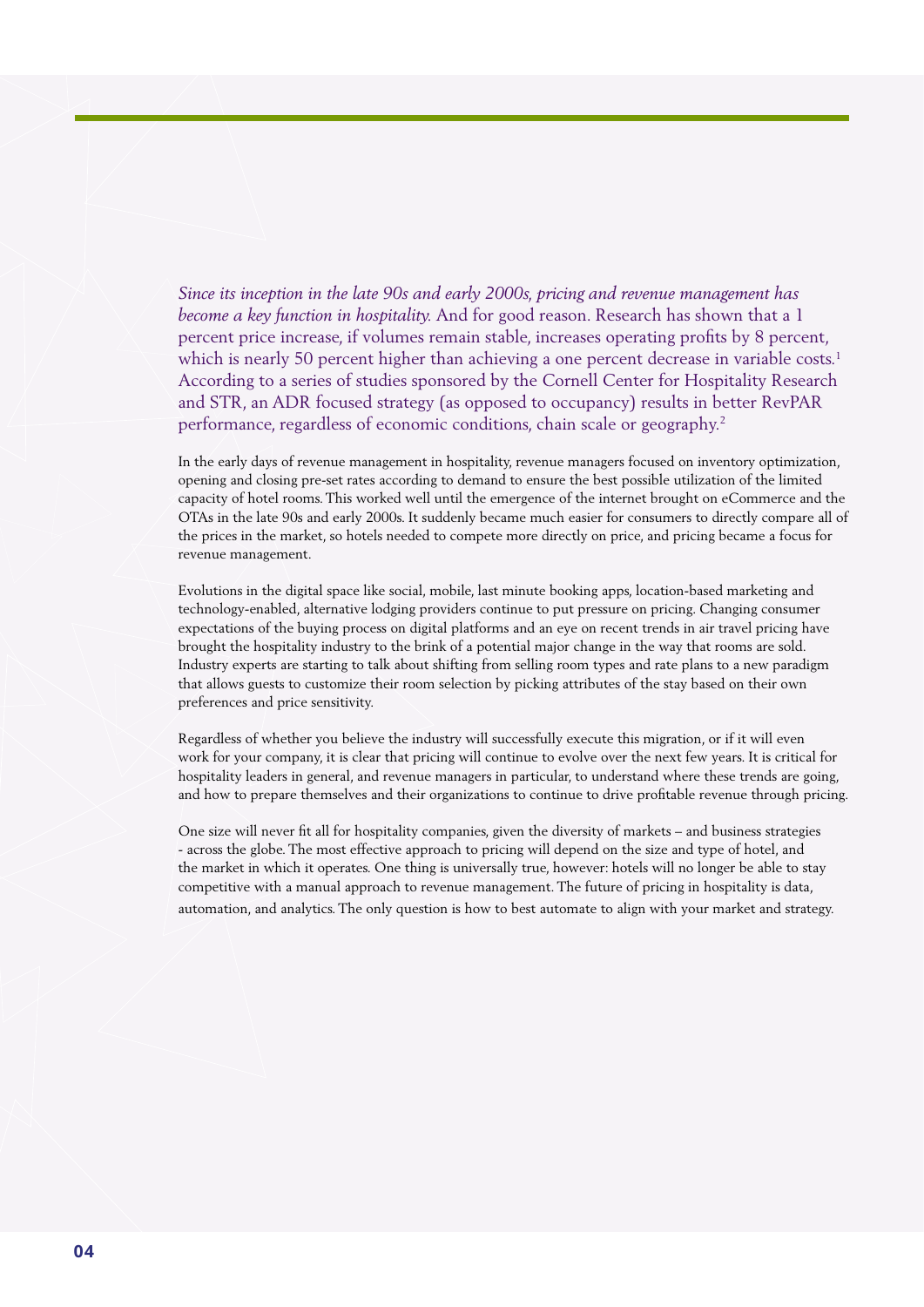<span id="page-4-0"></span>**1** 

# **CURRENT STATE OF PRICING IN HOSPITALITY**

Revenue management has evolved into a "must have" discipline for lodging companies, and most have invested in people to support pricing, whether it's a centralized, corporate function, or a property-level role. This function is responsible for managing pricing across segments, including group, wholesale, transient and corporate contracting, as well as ensuring the right rates are for sale through all owned and third-party channels.

While the revenue management function has grown in size and influence in the past few decades, widespread adoption of automation to support this function has not grown as quickly. Current estimates are that less than 20 percent of hotels have an automated revenue management system to support day-to-day pricing decisions.3 Even with potentially thousands of pricing decisions that can be made across the booking horizon, most revenue management functions are "manually" setting rates with the support of nothing more than a spreadsheet tool like excel and market intelligence from their partners.

Revenue management systems (RMS) are designed to support the pricing process by forecasting demand, optimizing against that demand, producing a set of rates and availability controls that should maximize room revenue, and sending those decisions to the selling systems. These systems automate the daily pricing process, leaving revenue managers free to focus on exception management, strategy development and execution. Those firms that take advantage of RMSs tend to see a relatively significant and sustained lift in performance. Success of these systems, however, is at least partially dependent on the ability of selling systems (PMS and CRS) and distribution partner infrastructure to support their decisions.

leaving a good deal of money on the table. As the landscape continues to evolve, those hotels that are not With more and varied influences on pricing power, like social sentiment and competitive positioning, as well as the growing complexity of channels and partners, pricing without analytical or automation support risks automated will continue to fall farther behind.

The future of pricing is automation!

In the rest of this paper, we will help prepare you for automation by describing common and emerging pricing techniques and outlining how automation helps to support them.

<sup>1</sup> https://www.mckinsey.com/business-functions/marketing-and-sales/our-insights/the-power-of-pricing

<sup>2</sup> Enz, Cathy A., Canina, Linda and van der Rest, Jean Pierre (2015). Competitive Hotel Pricing in Europe: An Exploration of Strategic Positioning [electronic article]. Cornell Hospitality Report, 15(2), 6-16. And Enz, C. A., Canina, L., & Noone, B. (2012). Strategic revenue management and the role of competitive price shifting [Electronic article]. Cornell Hospitality Report, 12(6), 6-11.

<sup>3</sup> Skift Research, as of April 2019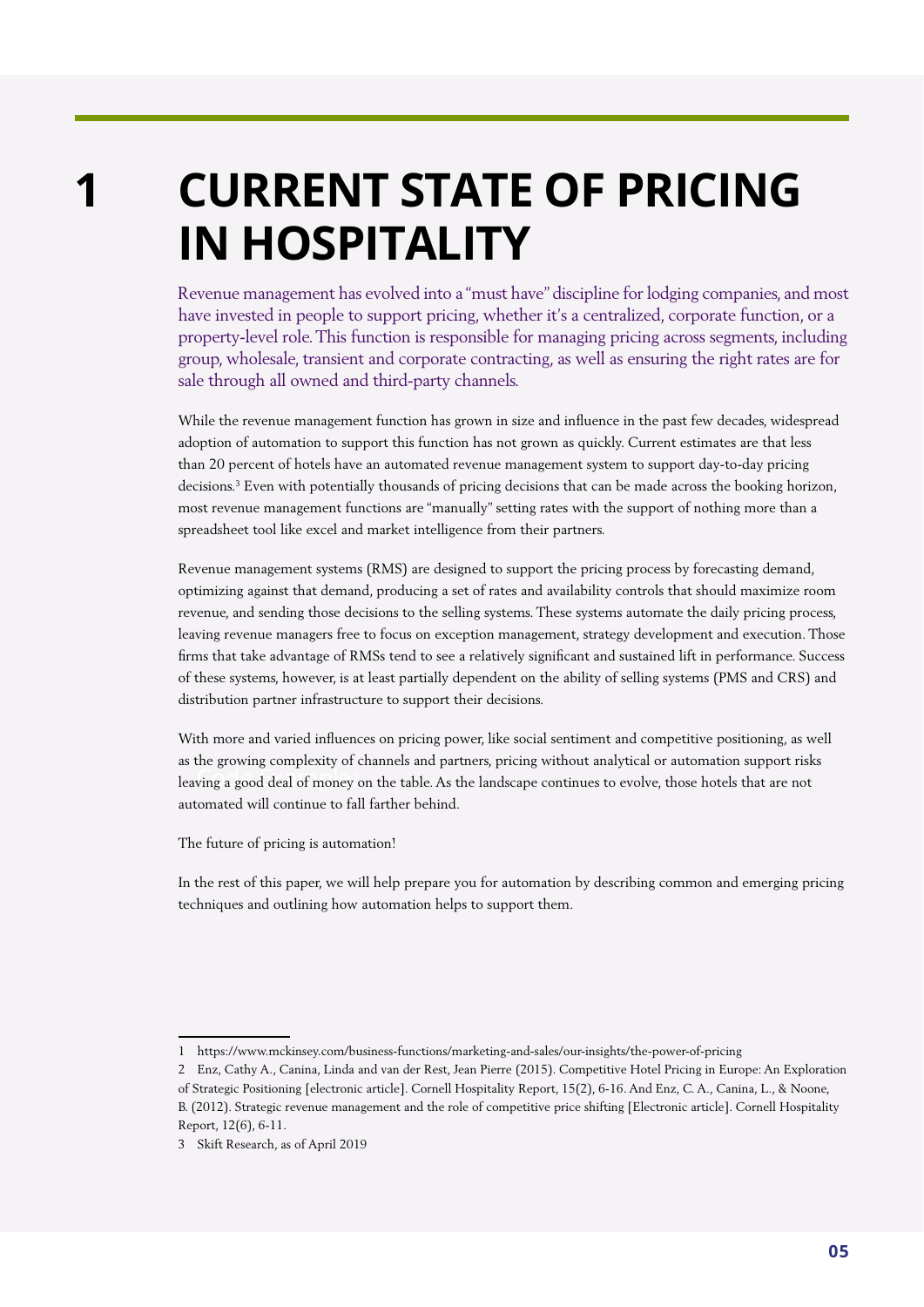<span id="page-5-0"></span>**2** 

# **REVENUE MANAGEMENT AND PRICING TECHNIQUES**

This section will outline some pricing techniques well suited to hospitality companies. Some have been in use since the inception of revenue management, whereas others are emerging due to changes in consumer buying behavior and advances in technology. Most companies will leverage a combination of these techniques together to maximize revenue potential. Of course, hospitality companies should have their market strategy, brand, operating environment and internal infrastructure firmly in mind before determining which pricing techniques are most appropriate for them.

# Inventory Management

Early application of revenue management in hospitality focused on the most effective utilization of the limited capacity of hotel rooms. These techniques continue to deliver value today and form the core RM approach for many hotels.

# **Overbooking**

Overbooking is, perhaps, the most straightforward form of revenue management: selling room reservations beyond capacity in anticipation of cancellations and no-shows by transient guests, and/or groups not utilizing the full block of inventory reserved for them. In early applications of revenue management, before advanced deposits or strict cancellation policies became common practice, overbooking often resulted in significant revenue benefits.

As overbooking practices advanced, properties began to realize the advantages of overbooking at the room type level. When room type demand is uneven, room-type overbooking practices can help a hotel achieve maximum utilization and revenues by overselling lower-valued room types, and then upgrading or upselling guest reservations into higher-value rooms.

From a technology perspective, most Property Management Systems (PMS) & Central Reservation Systems (CRS) support overbooking. Many RMSs provide overbooking recommendations, however, not all RMSs support both property- and room type-level overbooking controls.

# Inventory-Based Restrictions

Inventory-based restrictions are used to restrict bookings for the property as a whole, or for specific room types or rates on or over a specific date or set of dates. These restrictions allow a property to manage length of stay, maximizing revenues across multiple dates, as opposed to maximizing individual stay date revenues. For example, using a MinLOS restriction on a peak night can often increase occupancy (and revenue) on the shoulder nights (the nights before and after the peak night), as it restricts one night only bookings on the peak night, which would block the room from being booked on the shoulder days. There are also rate level restrictions that allow companies to shut down certain rates that can be "yielded" (i.e. do not have last room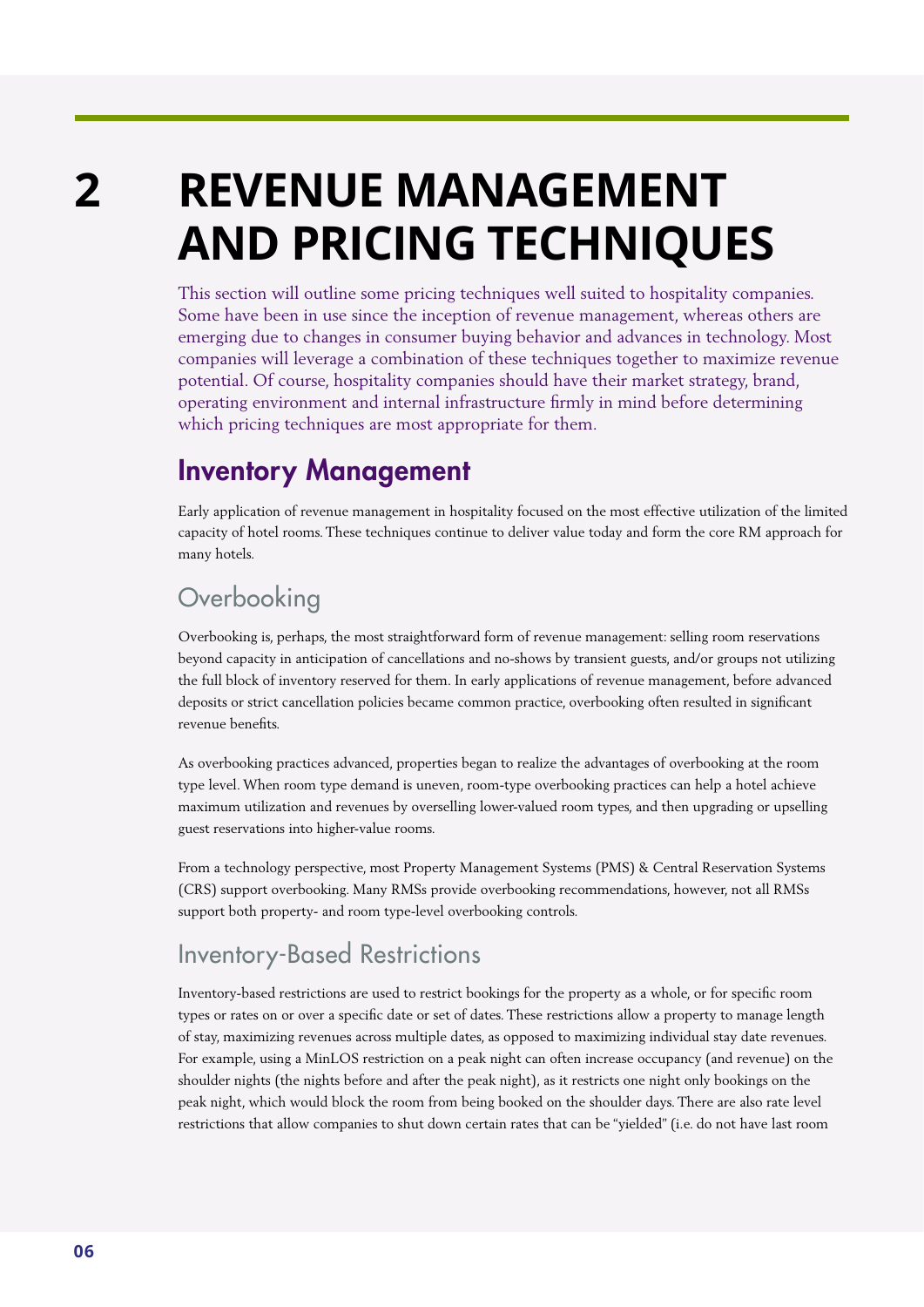<span id="page-6-0"></span>availability associated with them). Rate level restrictions can be used in tandem with length of stay restrictions for more detailed control.

Inventory restrictions only apply on dates where demand exceeds hotel room inventory (supply), and when there is at least some portion of demand for lengths of stay greater than one night. The more detailed rate level restrictions apply only when the property has discounted rates that can be restricted (such as a publicly available advance purchase or negotiated contract rates).

Support for these types of restrictions varies greatly across different systems. Most PMS and CRSs provide some restrictions, but the available set can vary widely. Similarly, not all distribution partners support these types of controls. RMSs also vary quite widely in their ability to support different types of restrictions and to pass those controls to selling systems.

# Price Management

With the advent of the internet, ecommerce and the online travel agencies, consumers had direct access to all the prices in the market. This meant that hotels had to put more focus on price management. Like most things in pricing and revenue management practice, the more detailed the pricing the more potential revenue benefit (lift). However, there are costs and complications that come with choosing a more detailed pricing approach that hotels need to consider before making these choices, as these costs and complications might outweigh the associated revenue benefit.

# Length of Stay Pricing

Today, most hotels manage price through a stay date, or daily pricing, approach, where the price is set for a given night, and all guests that book the same rate for a given night at the same point in time, (as the price will be adjusted as arrival date approaches) will pay the same amount, regardless of arrival date or length of stay. This form of pricing is simple to manage, and widely supported by selling systems and third-party partners.

Properties with longer average length of stay, and clear distinctions in price sensitivity across segments, could benefit from length of stay-based pricing. With this approach, the price is set not at the stay-night (daily) level, but rather individually for each arrival date and length of stay. This approach can have benefits even when the property isn't expected to fill. However, there are significant complexities and costs associated with this technique. Properties using length of stay-based pricing need to manage a much larger set of prices, which can be challenging in and of itself for revenue managers. Further, many distribution outlets don't accept length of stay based pricing, so the pricing must be converted from length of stay to stay-night for these outlets, potentially resulting in rate parity violations. Finally, not all selling systems (PMSs and CRSs) or RMSs support length of stay-based pricing.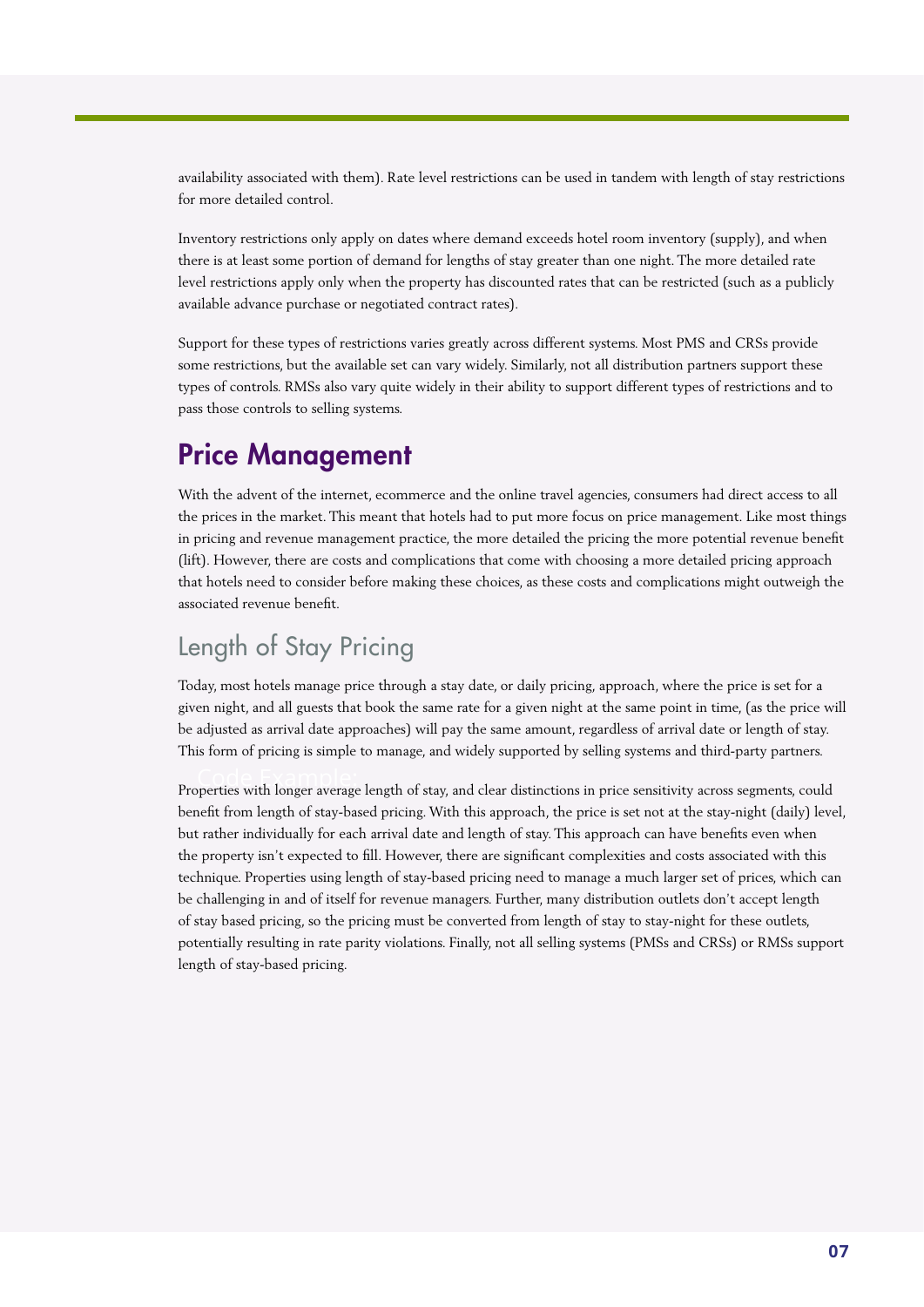# Room-Type Level Pricing

Due to the complexity of managing room type pricing, particularly in a manual environment, most hotels choose to manage a base room type directly and let the selling system calculate all other room type pricing based on differentials from the base room type. Revenue managers can change these differentials on unusual days (or by season), but such exceptions can prove difficult and time-consuming to manage on a regular basis. With RMS automation, managing room type differentials according to demand becomes a viable option. For properties with multiple room types, and distinct demand patterns for them, pricing by room type can provide additional, and possibly significant, revenue benefits.

# BAR Spectrum Pricing

Most hotels that adapted to managing pricing early configured their selling systems (PMS/CRS) with rate spectrums, also known as Best Available Rate (BAR) spectrums to manage the price of a primary selling rate (BAR). This allows the hotel to raise and lower rates according to demand patterns. Price management is relatively simple, as the revenue manager is only responsible for managing the base rate and any restrictions, manually or with a system.

The relationship between BAR and other rates is then managed within the CRS and PMS, via pre-defined relationships. The differentials between rates for room types are fixed, as are the percentage discounts for promotional rates (AAA, Loyalty). The hotel determines how many BAR levels there are on the spectrum, and which rates are linked (corporate rates, for example) to BAR.

# Continuous Pricing and Open Pricing

Recently, hotels begun to move to several variations on BAR pricing. One option is known as continuous BAR pricing. The property defines a floor and ceiling on the base rate, and the price is allowed to vary at any amount between those boundaries, subject to whatever marketing rules make sense for the business (for example, all rates must end in .00). The pre-defined, limited set of price points available in a BAR spectrum is extended, allowing the property to drive incremental lift over traditional BAR spectrum pricing. This works best with automation, as analytically derived rates can capture demand at each interval of price sensitivity. Room-type differentials, and linked rate discounts can still be configured, and restrictions would still be used similarly to traditional BAR.

Another variation on this has come to be known as open pricing. With this technique, there are no defined BAR spectrums, and no enforced percentage or dollar differentials between the base rate and related rates. This allows complete freedom to vary discounts and differentials according to demand. For example, when demand for suites is low, you can shrink the differential between suites and base rooms to make the upsell more attractive. A rate in the package path might be 5% off BAR when demand is high, but 20% off when demand is low. Another aspect of the open pricing technique is the avoidance of restrictions. The preference is instead to manage prices to ensure that all rates are always available, until the property is sold out.

The open pricing technique shifts the majority of pricing calculations from the selling system to revenue management. The CRS or PMS calculates fewer rates and deploys fewer restrictions. The goal is to drive more revenue by being nimbler when responding to market conditions, because the hotel is able to manage more rates at a greater level of detail. Portions of the gaming industry have long leveraged this technique, both in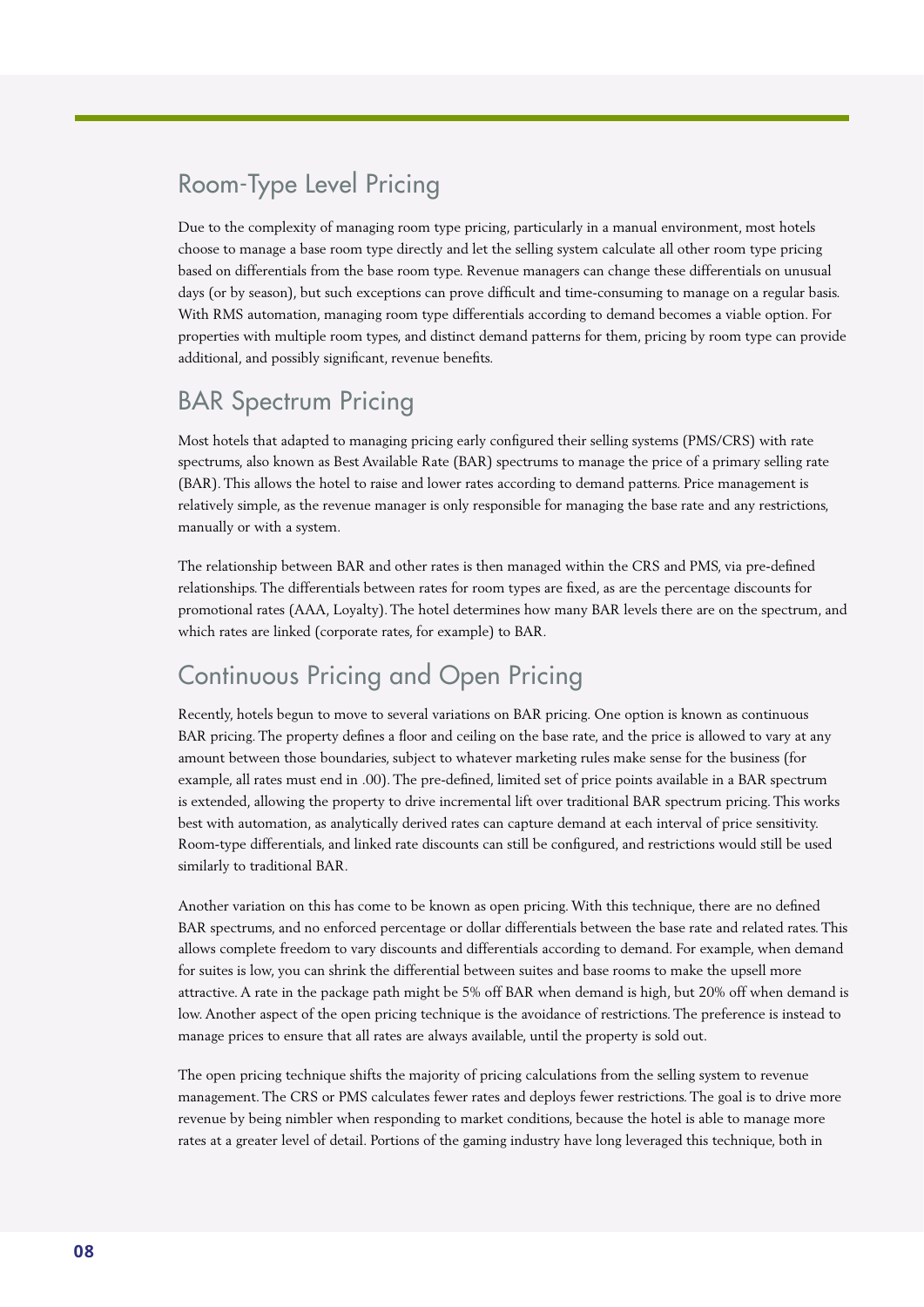analytical and manual environments, although in high volume environments, differentials are defined, and only managed during exception periods. Moving from traditional BAR pricing to a more flexible option depends on the capabilities of the selling systems, although many popular systems can handle this type of functionality, with some reconfiguration. With automation, as more decisions are made on the RMS side, the volume of the integration with the selling systems increases. This can put pressure on the selling systems, and cause lags or fails.

# Multi-Rate Plans

More recently, we have seen hoteliers extending their publicly available rates, by adding value-add elements like breakfast, discounted advance purchase rates with cancellation penalties, and loyalty discounts. This adds additional opportunity to capture value (managing these rate differentials on a day to day basis) but adds complexity to pricing decisions. Moving to a multiple-rate model can also bring additional complexities for third-party distribution, potentially impacting rate parity agreements or display order.

# Attribute-Based Shopping and Pricing

The latest emerging pricing technique in hospitality is attribute-based selling (or attribute-based shopping). In the attribute-based approach, rather than defining room types and rate types, the inventory is broken down into components or attributes. Room attributes are things like king or queen bedding, floorplan, floor location, view, or guest occupancy. Rate attributes include advanced purchase, or add-ons like breakfast. A base rate is defined, and for each attribute the base rate is either marked-up or marked-down. Pricing management in this approach moves from managing large numbers of disparate, pre-bundled rate products (by room type) to managing the base rate and the mark up/down differentials for the various attributes, which could mean a significantly smaller number of individual prices.

Code Example: as well. Attribute-based selling facilitates the search process, making it more like shopping on retail sites, Many believe that the ability for the consumer to search for exactly what they desire, and only pay for what they value, will not only improve the customer booking and stay experience, but will drive revenue and profits removing friction and adding flexibility. Many point to airline companies' success with unbundling (a similar initiative that drove significant profits for that industry) as reason to believe that an attribute-based selling and pricing model offers significant revenue opportunity for hospitality, as well.

However, broad implementation of attribute-based pricing model in hospitality will not be easy. Core hospitality technology systems including PMS, CRS, website and RMS will need to be overhauled to handle his change. Third party distributors will need to adjust their internal processes, or risk being out of parity. Some industry wide standardization of attributes will be required. Airline unbundling of components like bags and seats created significant consumer satisfaction issues. Hotels may face the same risk of consumer perceptions of "nickel and diming," making proper operationalizing of this technique crucial to its success.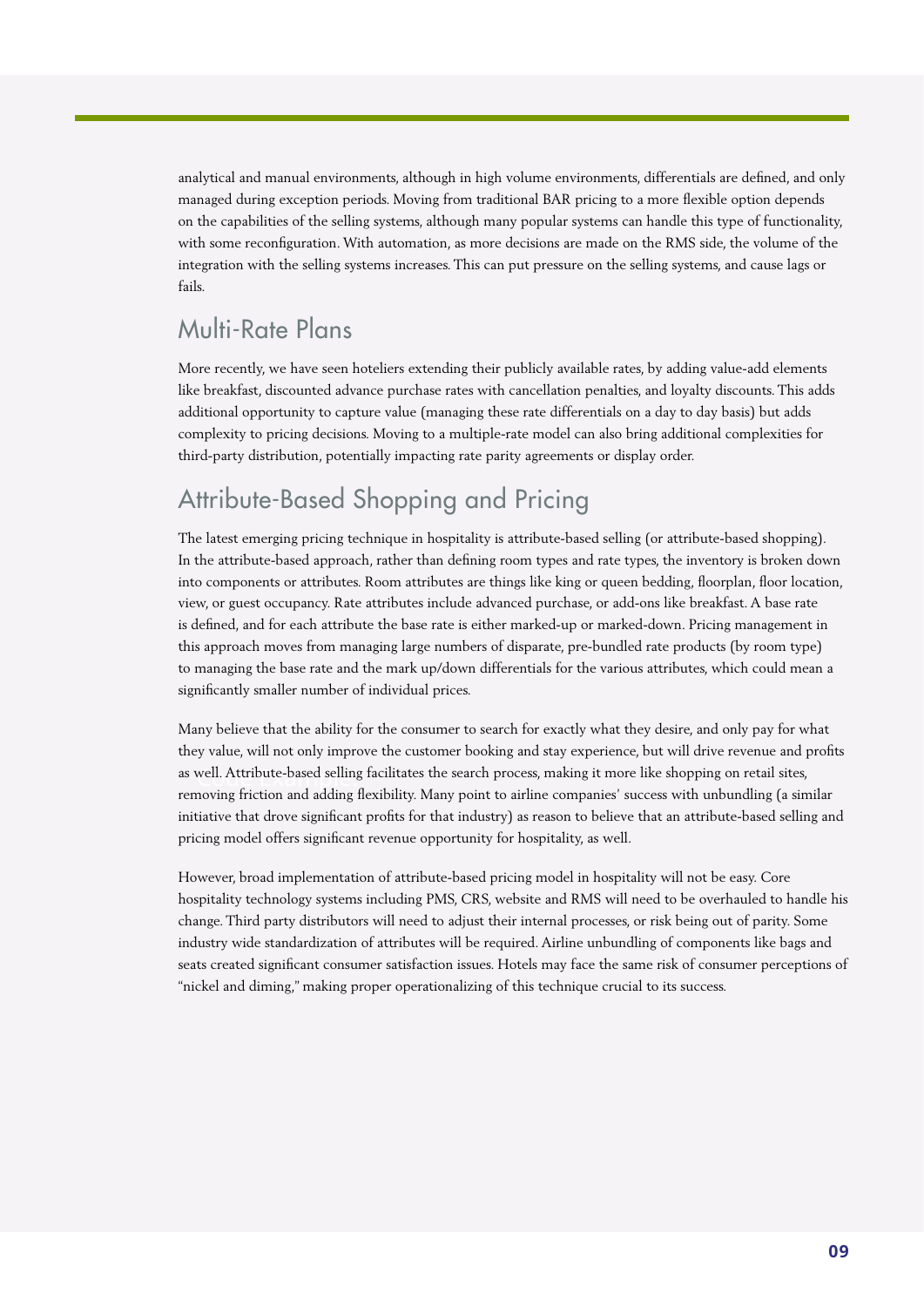<span id="page-9-0"></span>**3** 

# **AUTOMATED REVENUE MANAGEMENT AND PRICING APPROACHES**

Once a hotel has determined the revenue management and pricing techniques that will best support their strategy and market conditions, it is time to consider automation. Many of the techniques described above have significant revenue lift potential, but the level of detail required makes them nearly impossible to effectively implement in a manual environment. Automation requires investment, so the hotel must have a clear idea of their strategy and how the system will benefit them before embarking on the process. Selecting a system and then adapting the strategy and pricing techniques to that of the system can result in sub-optimal results and poor user adoption. In the section that follows, we will describe automation approaches, connected to the techniques we previously described.

Automation is typically achieved with some combination of business rules and analytical support. Analytics provide forward looking, mathematical guidance, and business rules adapt that to the operating environment and company business practices. Successful automation balances these two techniques without constraining the system's ability to provide value and the user's ability to interpret and implement outputs.

Automation will change the job of the revenue managers. In manual environments, revenue managers adjust price and track the impact on demand. In most cases, with an RMS, the revenue managers must change from managing price to managing demand. Revenue managers will need to have a good understanding of market dynamics (events, competitive effects), and ensure that the system is interpreting these dynamics correctly. For most RMS systems, this means that a revenue manager's first step is to review and adjust the system's demand expectations, as opposed to overriding a system-generated price they don't agree with. Changing from managing price to managing demand can be quite tricky for incumbent revenue managers. Investing in significant upfront training and ongoing follow up is essential to ensure the system is being leveraged properly.

As with any automation initiative, particularly those supported by analytics, the quality of your data is key to success. You will need to plan for an extensive review of business practices that impact data quality, as well as reviewing where the data leveraged by the system will be sourced and what the definition of key data fields are. The importance of this exercise cannot be overstated and should be considered the very first step in any program. Early efforts to ensure data quality will pay benefits quickly to any RMS effort.

# Business Rules

The simplest form of automated pricing support is a rule-based solution. In a rule-based system, the system checks for a set of conditions, and then produces a pricing decision based on these conditions. For example, "if it is 7 days from arrival, and more than 75% of rooms have been booked, then set the rate at \$200". As one can see in this simple example, it is possible to produce a rules-based system in simple tools (spreadsheets) without any analytical support like forecasting or price sensitivity. This makes the system relatively easy to implement, and to understand – especially for staff that have limited exposure to more complex analytics.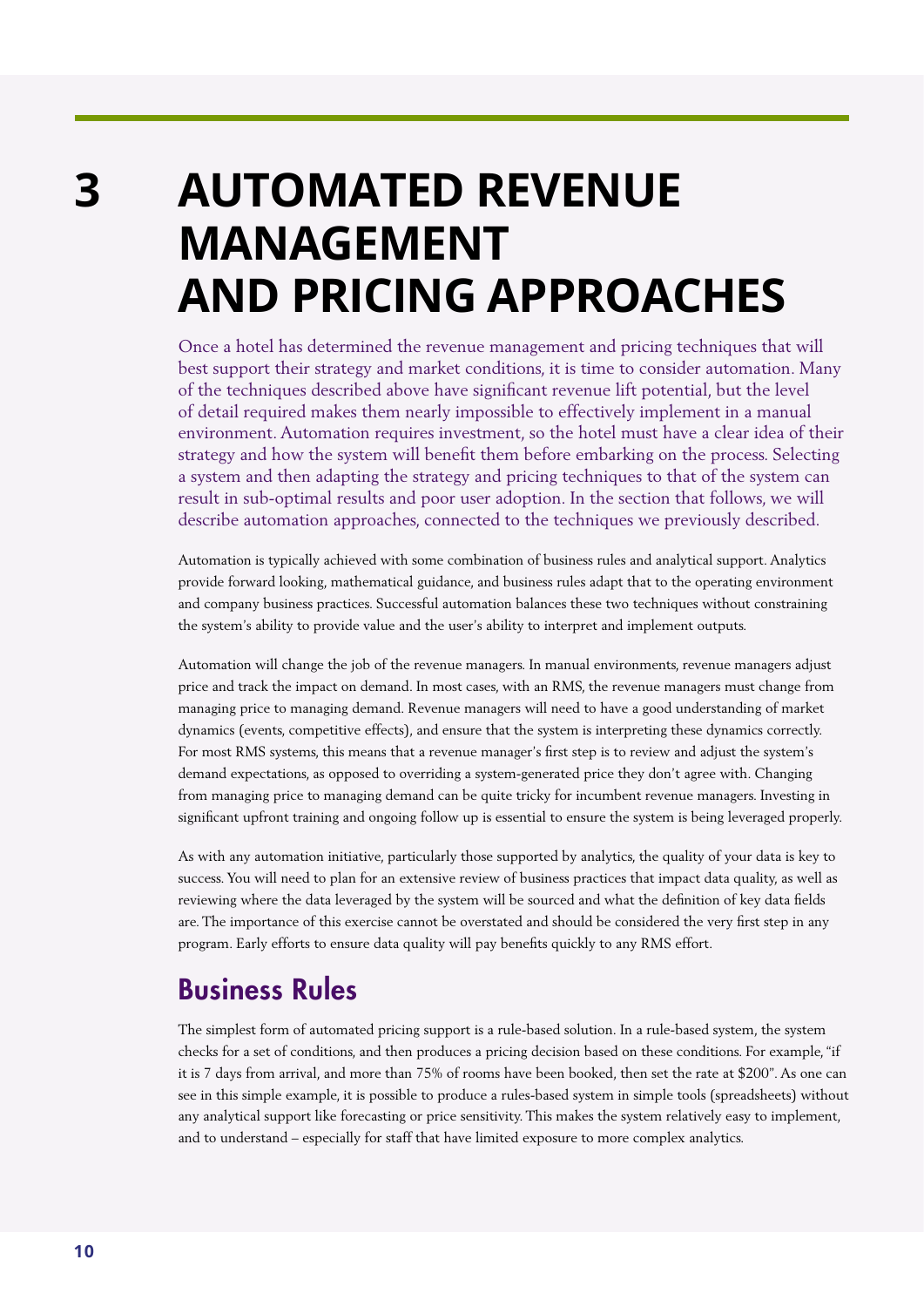<span id="page-10-0"></span>Business rules make up an element of even the most advanced RMSs. These systems typically depend on business rules to guardrail pricing decisions, ensuring that the pricing decisions ultimately fit into the overall business environment. However, overly tight rules can constrain even the most advanced pricing decision system to the point it provides no more value than a simple rules-based system. Any configuration of business rules, regardless of the system, should therefore be approached with purposeful planning, and careful tracking.

# Analytical Support for Inventory Optimization

This section will describe some of the analytical approaches that support the inventory optimization techniques described previously.

## **Overbooking**

Analytical support for overbooking is relatively straightforward: cancellation and no-show activity must be forecasted for each arrival date, including group block utilization, and this forecast is then used to calculate appropriate overbooking levels considering risk tolerance and consumer impact. For simple properties, a property level forecast is sufficient. For more complex properties that want to leverage room type overbooking, forecasts of demand and cancellation/no shows at the room type level are required.

# Displacement-Based Restrictions and Pricing

RMSs use the concept of displacement to recommend restrictions. If the analytics determine that a particular rate or stay pattern will block (displace) a higher revenue generating pattern, that rate or stay pattern should be restricted. Analytically determining if, where, and when to apply these types of controls requires both a detailed understanding of remaining rooms to sell, as well as detailed forecasts, typically including length of stay, rate and room type.

Hurdle rates are an output of sophisticated revenue management analytics and represent the minimum<br>Alternative development and the management analytics and represent the minimum Some systems (RMS, CRS, PMS) support hurdle rate restrictions (a.k.a. bid price) to account for displacement. acceptable value of a room. Any rates that are lower than the hurdle for a given room type should be restricted. The hurdle rate is defined at the room type level by stay date, but applied at a rate level, arrival date, and length of stay – providing very detailed controls to help maximize lift.

When used in conjunction with a BAR spectrum, a hurdle rate can also be used to manage price, by selecting the rate from the spectrum closest to (but still above) the hurdle rate. Displacement-based pricing, using the hurdle rate, works best when there are many rates sold to distinct market segments and occupancy is high. Displacement-based analytics balance demand from multiple market segments with different rates (i.e. corporate, discount, group, transient with different price sensitivity) against each other to establish the value of a room. With nothing to trade off, displacement assumptions begin to fail. Similarly, when expected occupancy is low, presumably, you would accept every booking; therefore, there are no tradeoffs to be made and the hurdle rate approaches zero, lowering the rate. RMSs that utilize displacement-based pricing need to have business rules to ensure that prices don't drop too far, but this means that whenever the hotel isn't expected to sell out, the system always recommends the lowest configured price. Further, while displacement works when managing a single BAR, without some form of price sensitivity element, a displacement-based model has no basis for independently managing multiple rates (e.g., advanced purchase).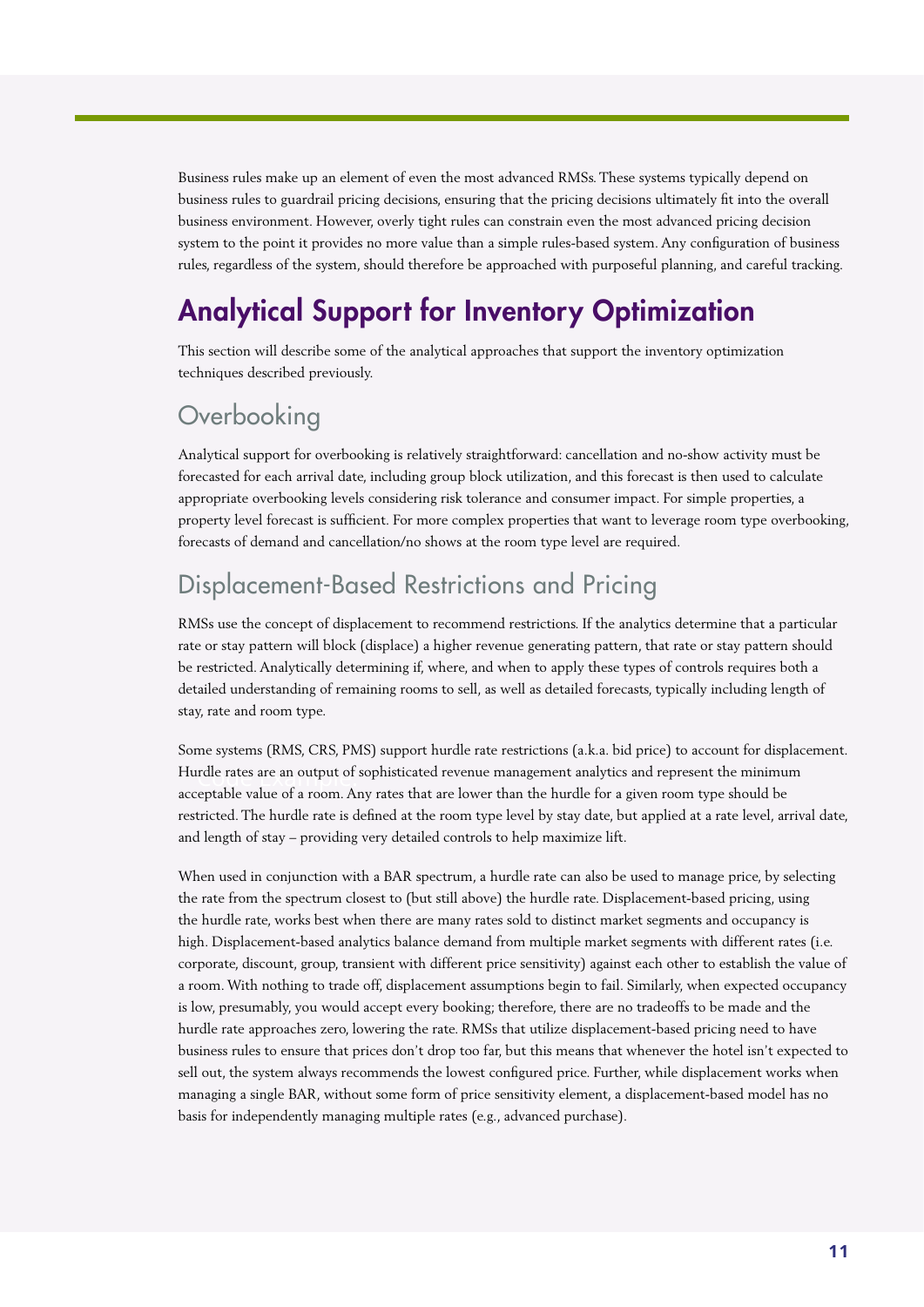# <span id="page-11-0"></span>**PRICE OPTIMIZATION 4**

As the limitations of displacement-based pricing have been recognized, RMS developers have begun to build systems that price based on a model of the price / demand response. This analytic approach to pricing, known as price optimization, is more robust than displacement-based pricing because it can be utilized effectively in both low and high demand periods.

With the prevalence of BAR-based pricing, and with BAR or BAR-equivalent rates making up much of the bookings for many hotels, simple property-level price-sensitivity-based models aren't overly difficult to produce and can bring value to hotels with simple rate structures and demand patterns that weren't well served by displacement-pricing. Further, there is broad support across industry selling systems and distribution outlets for BAR – and so this "under the hood" change to RMS analytics approach has little or no impact on those systems.

Price optimization can also be used in an environment with multiple rates, room types and length of stay, providing significant benefit. However, accepting pricing at this level may require more significant changes to the selling systems, as not all systems support pricing decision upload from RMSs in the volume or level of detail required.

Price optimization can go hand in hand with displacement techniques for more complex properties. For example, these hotels may still offer rates that can be closed, so the concept of a hurdle rate still applies. Calculating that hurdle rate becomes slightly more complicated because it will depend on the price calculated from the price/demand relationship, as well as the demand from the segments with rates that can be restricted.



*Figure 1: Automation Support for Common Pricing Techniques*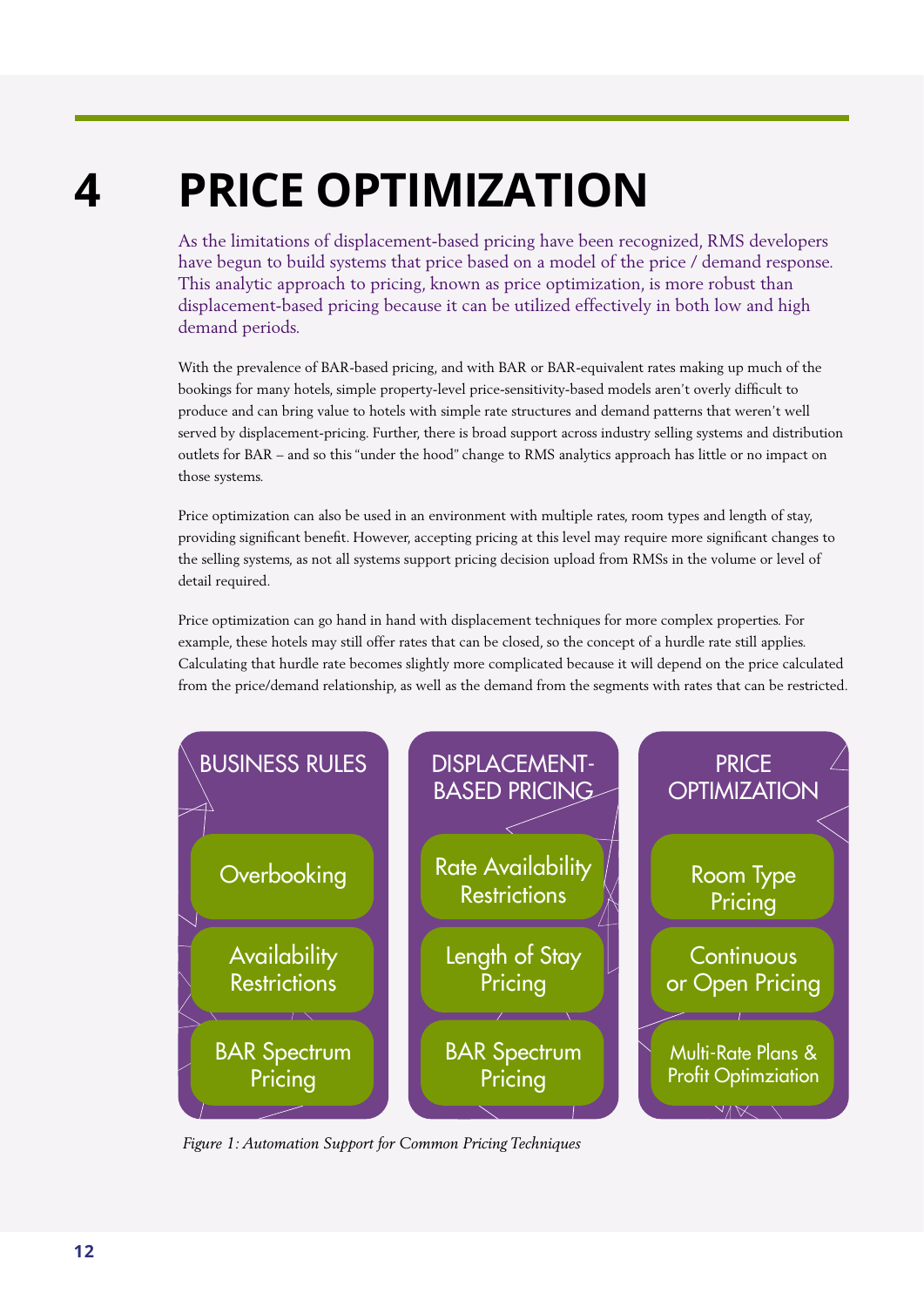<span id="page-12-0"></span>**5** 

# **NON-ROOMS REVENUES AND PROFIT OPTIMIZATION**

The industry has, for some time, discussed the importance of considering non-rooms revenues in making rate and availability decisions. Revenue managers recognize that some guest segments are more likely to spend in non-rooms outlets than others, and so they should be favored. Casino hotels have been at the forefront in considering a guest's total value in setting rates, encouraging high value gamers to stay and play by offering highly discounted or even comped rates.

Introducing consideration for non-rooms revenues into revenue management practices brings a number of challenges. The first challenge is tracking non-rooms revenue back to the guest, so that it can be recognized and forecasted for future reservations. Few properties have a robust way to track all spend across the property back to a guest or guest segment. For example, gaming firms have developed sophisticated methods for tracking gaming revenues but have generally poor support for tracking other non-rooms revenues.

The second challenge is the application of cost. Cost is often ignored in revenue management practices and systems, as the marginal cost of an occupied room is generally quite small relative to typical room rates and is relatively consistent. However, marginal costs are typically higher for non-rooms items, and can vary widely across source. For example, the marginal cost of restaurant revenue is high and quite different from those of catering and banquets or retail – so these costs must be considered, as the various revenues are no longer equal in value. Hence, an approach that considers these non-rooms revenues quickly moves from revenue management into what is better described as profit management, or profit optimization.

From an analytics perspective, a move to profit optimization also brings challenges. The most significant of these is dealing with the impact of these additional revenues, and the conversion to profit, in approaching price-demand sensitivity. Having converted much of the analytics to tracking and predicting the full value of guest's spend, it is nevertheless critical to distinguish that the guests initial purchase decision – whether to book a room, and which room to book – is based on the room rate. As such, the demand sensitivity portion of a demand forecasting model will need to continue to consider room rate value alone, even as the decision optimization portions of the model convert to consider the full profit value of the guest.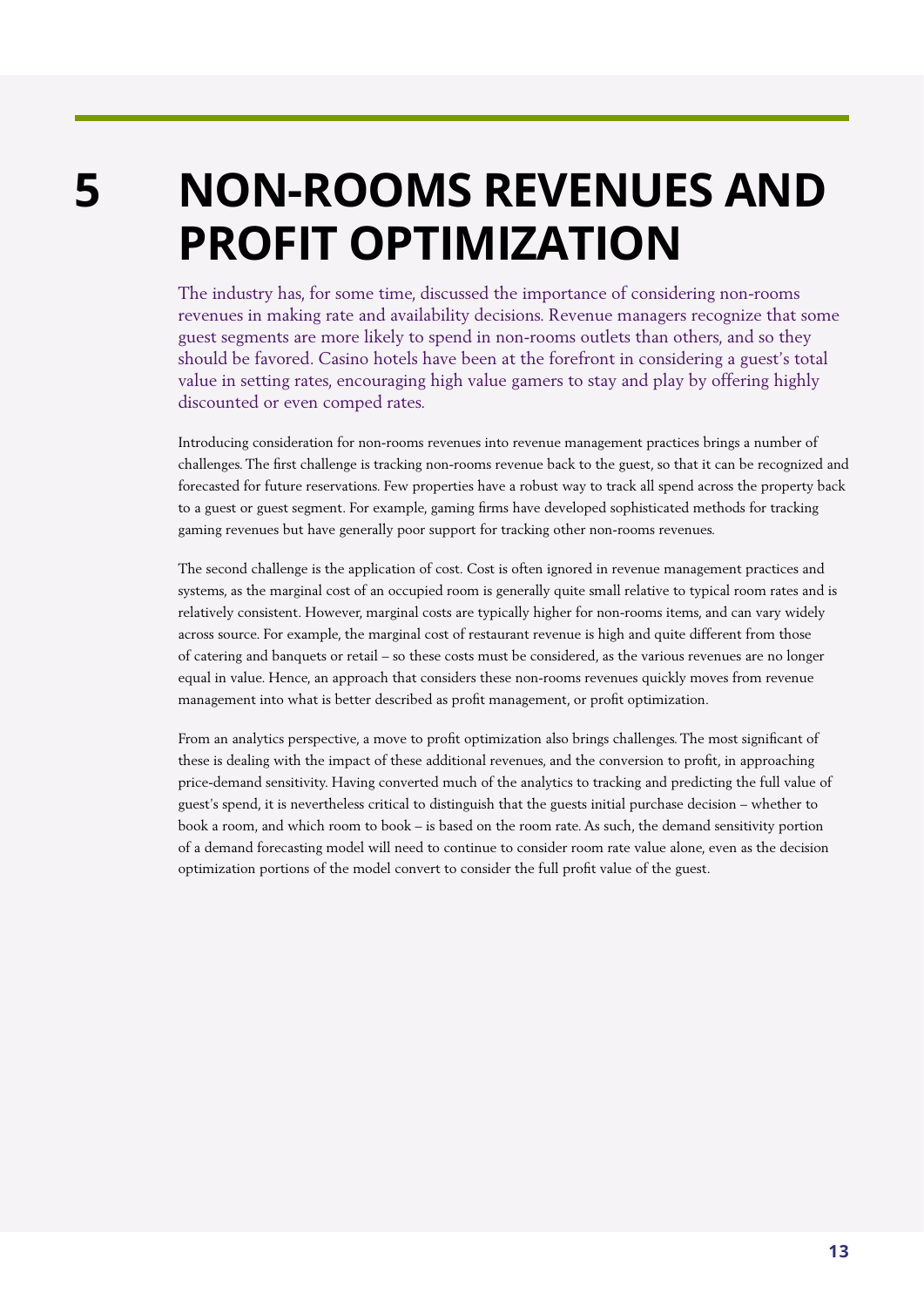# **ATTRIBUTE-BASED PRICING**

As noted above attribute-based selling, and its partner attribute-based pricing, start by moving away from static rate bundling and fixed room type definitions – a move that simplifies pricing conceptually, but introduces practical problems to selling systems, distribution partners, and RMSs. In this section we will discuss two specific challenges with attribute-based pricing: the pricing of attributes and inventory management.

As discussed earlier, an attribute can be a room attribute (bed type, floorplan, floor location, view, or guest occupancy), or rate attribute (advanced purchase, or add-ons like breakfast). It is possible to use a fixed rate for these attributes, possibly varying by day of week or season, but static rates will likely not capture the full revenue potential of attribute-based selling. However, analytically pricing these attributes requires predicting guest demand for attribute selections, based on attribute pricing, which can be quite complex. Price sensitivity will depend on the attractiveness of each attribute as well as the price implications of combination of attributes, and this interdependency will be difficult to calculate. Analytical approaches to calculate price sensitivity at this level, like conjoint analysis, choice modeling or controlled experiments, have been used in other industries, but have yet to be proven out in hospitality with available hospitality booking data.4

Moving away from the use of room types as a primary unit of sale also introduces complexities for inventory management, as it impacts booking counts and room assignments. Under this new technique, how will revenue managers and front desk agents know what rooms are still available for sale? Some have suggested that the attribute-based model will allow hotels to continually "re-optimize" remaining inventory, finalizing room assignments upon arrival. This can represent a huge change to current practice, and likely will involve some additional analytical or systems support. Overbooking will also be impacted. To ensure that revenue is not impacted by no-shows or cancellations, it might be necessary to forecast cancellations by attribute type, and change the way that overbooking is managed in the CRS and PMS.

This is not to say that attribute-based pricing is not achievable. At this point, with significant investment already underway by a number of important industry players, it seems likely that some form of attribute-based pricing will be implemented by some portion of the industry. However, much of the industry will remain tied to pre-bundled rate products and room types for the foreseeable future. This raises the question of how each type of player will compete in a "hybrid" market, and how distribution partners will adapt to support the new model, while serving their existing clients. It seems logical that the revenue potential of attribute-based selling will be impacted in an environment where not all players have adopted this capability.7

<span id="page-13-0"></span>**6** 

<sup>4</sup> B. Vinod, "Hotel retailing with attribute-based room pricing and inventory control," Journal of Revenue and Pricing Management (2019), 18:429-433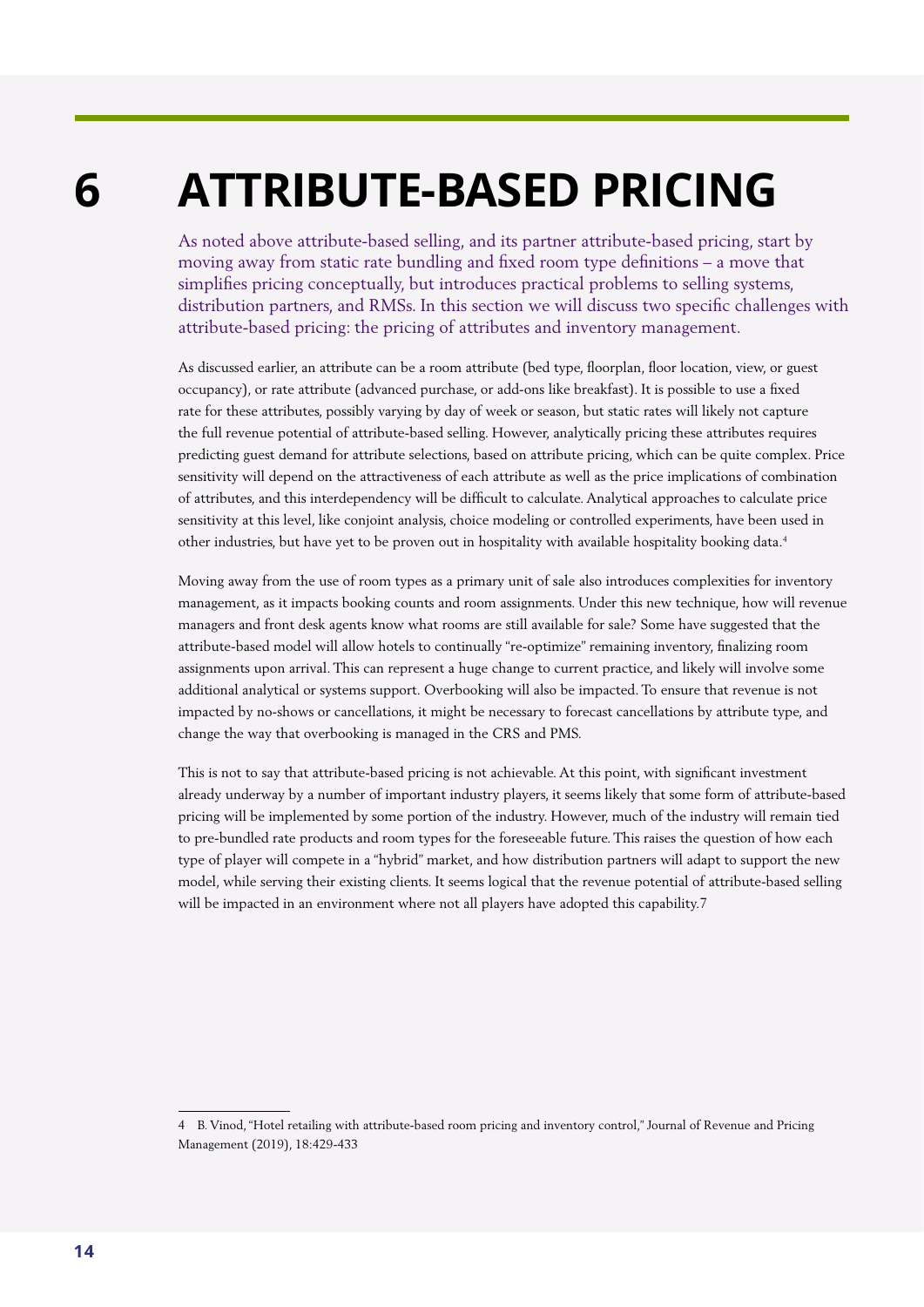# <span id="page-14-0"></span>**DETERMINING YOUR FUTURE 7**

The next generation of pricing techniques, like price optimization, profit optimization and attribute-based selling have increased in complexity and sophistication, evolving with an increasingly complex and data-intensive environment. Yet, they have been developed by building on, or working hand in hand with, widely practiced techniques. These techniques continue to deliver significant value if they are implemented in the right way for the appropriate property and market conditions. Ensure that your company is not missing out on something that can be implemented relatively easily and could deliver significant value. Keep in mind, given the wide diversity of scale, level, and market conditions, there isn't one dominant technique that will work best for all hotels. Each company will need to figure out what will work best for them.

These emerging techniques are not yet widely practiced, in most cases, because current people, process and technology are not quite prepared yet to fully and broadly implement them. Implementation in most cases will require significant change across multiple departments and technology platforms.

In this section we will discuss how to determine which of these techniques might benefit your organization and what you need to plan for.

# Price Optimization

In today's competitive environment, price optimization is one technique that most, if not all, hotel types would benefit from to some degree. As bookings move to digital channels, consumers have easy access to all rates in a market, so hotels need to compete more directly on price. Therefore, hotels must understand the impact of their price, and their competitors' prices, on their demand. Price optimization provides that capability.

# Who can benefit?

Price optimization is generally applied to market rates, so the more transient demand that a hotel serves, the greater the positive impact of pricing based on the price/demand relationship. The more granularly this relationship can be calculated, the greater the benefit. For example, for properties with many room types, calculating price sensitivity at the room type level (as opposed to hotel level), means you can price room types independently according to demand, driving more revenue lift.

Economy or limited service hotels will benefit from price optimization alone in their automated systems, but, as we described earlier, more complex properties may need to incorporate displacement-based techniques with price optimization for full revenue benefit.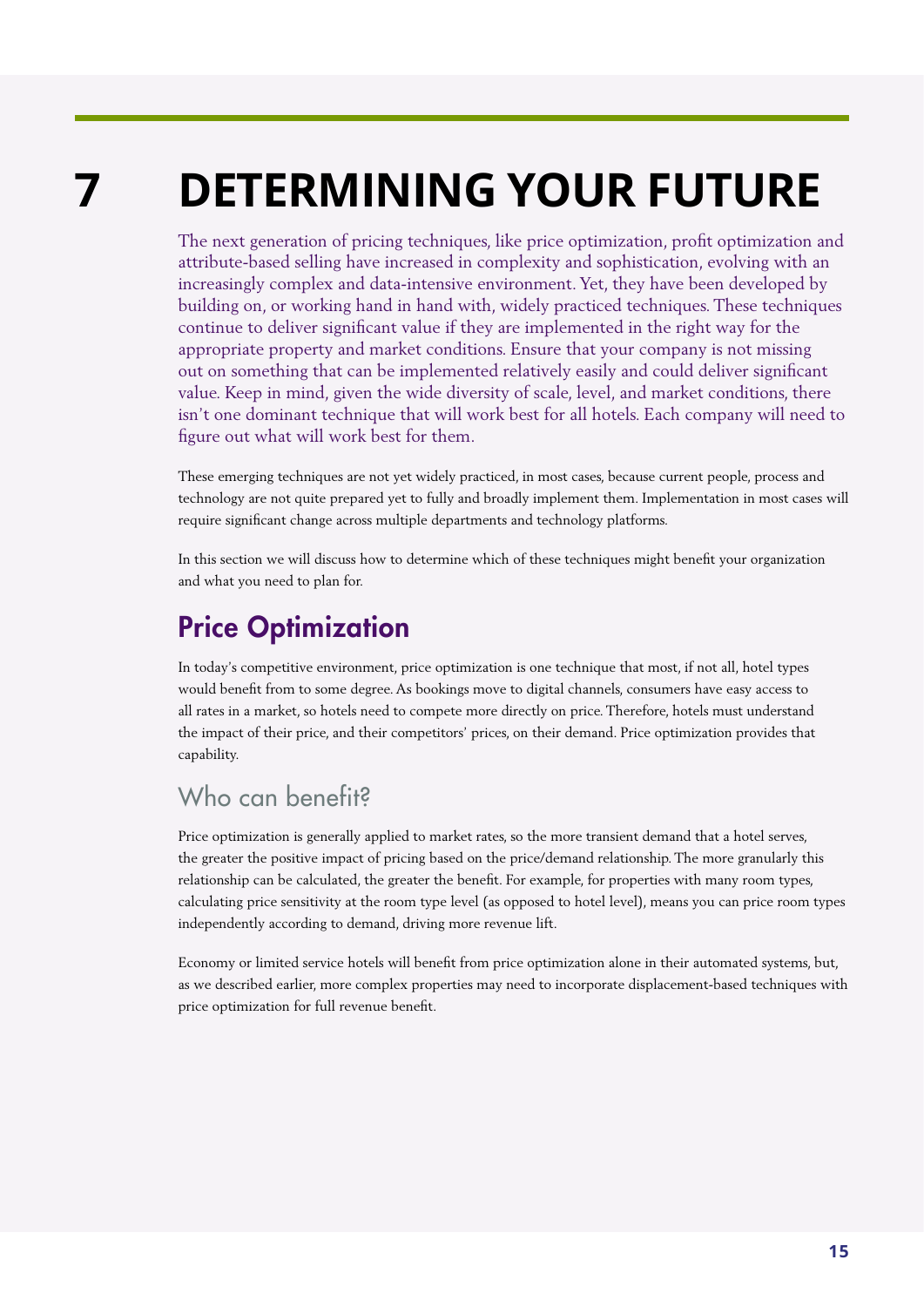### <span id="page-15-0"></span>How to Prepare

Price optimization is driven by the relationship between demand, supply and price. Properly implemented, price optimization should analytically account for the price-demand relationship for your demand, and the impact of competitor pricing on your demand. It also needs to account for supply at any given time, meaning how many rooms are left to be sold. This is a complex calculation, requiring analytical support. You need to plan to invest in an analytically driven pricing system.

As noted earlier, price optimization solutions can generally work within the BAR spectrum approach– meaning minimum change to selling systems will be required. This should be sufficient for economy and limited service hotels. However, larger and more complex properties should consider allowing the RMS to manage more rates directly and more granularly, which means moving to continuous BAR or open pricing (see previous section).

The move to price optimization does impact the job of the revenue manager directly. As described previously, they need to shift to managing demand, ensuring the system has the full picture of market dynamics, as oppose to managing price directly. Continually overriding a price-optimized price will degrade system performance. Training and monitoring over time will be required.

# Profit Optimization

The casino industry pioneered analytical profit optimization for their player segments. If casino revenue management focused on simply optimizing room revenue, players that are incentivized to come to play through a discounted room rate would be yielded out. The predicted gaming value of the guest must therefore be accounted for in the displacement-based optimization, and the discount (or comped) rate by segment is calculated by comparing the gaming segment's value to a displacement value that includes predicted gaming spend. This technique has proven extremely successful in driving enterprise profitability for casino hotels, where the vast majority of room demand comes from casino segments. Hotels with significant non-rooms revenue have been interested in replicating this success.

The rising cost of distribution has also driven interest in profit optimization. The relatively high cost of acquisition means that some channels are more profitable than others, so comparing top line revenue across channels is no longer enough. The challenge with accounting for distribution or acquisition costs, is that rate parity agreements limit the potential to offer different rates based on the profitability of the channel. That said, there is always the potential that you would adjust pricing across all channels based on the volume of business predicted to come in through any one channel.

# Who can benefit?

Properties with a diversity of owned, non-rooms offerings can benefit from a profit optimization approach. This includes resorts, casino hotels, integrated resorts or city center properties with a significant variety of food and beverage offerings. Simpler properties may not see the benefit to justify the investment, even considering high acquisition costs.

### How to prepare

Outside of casino segments, revenue management and selling systems are not set up to fully deploy profit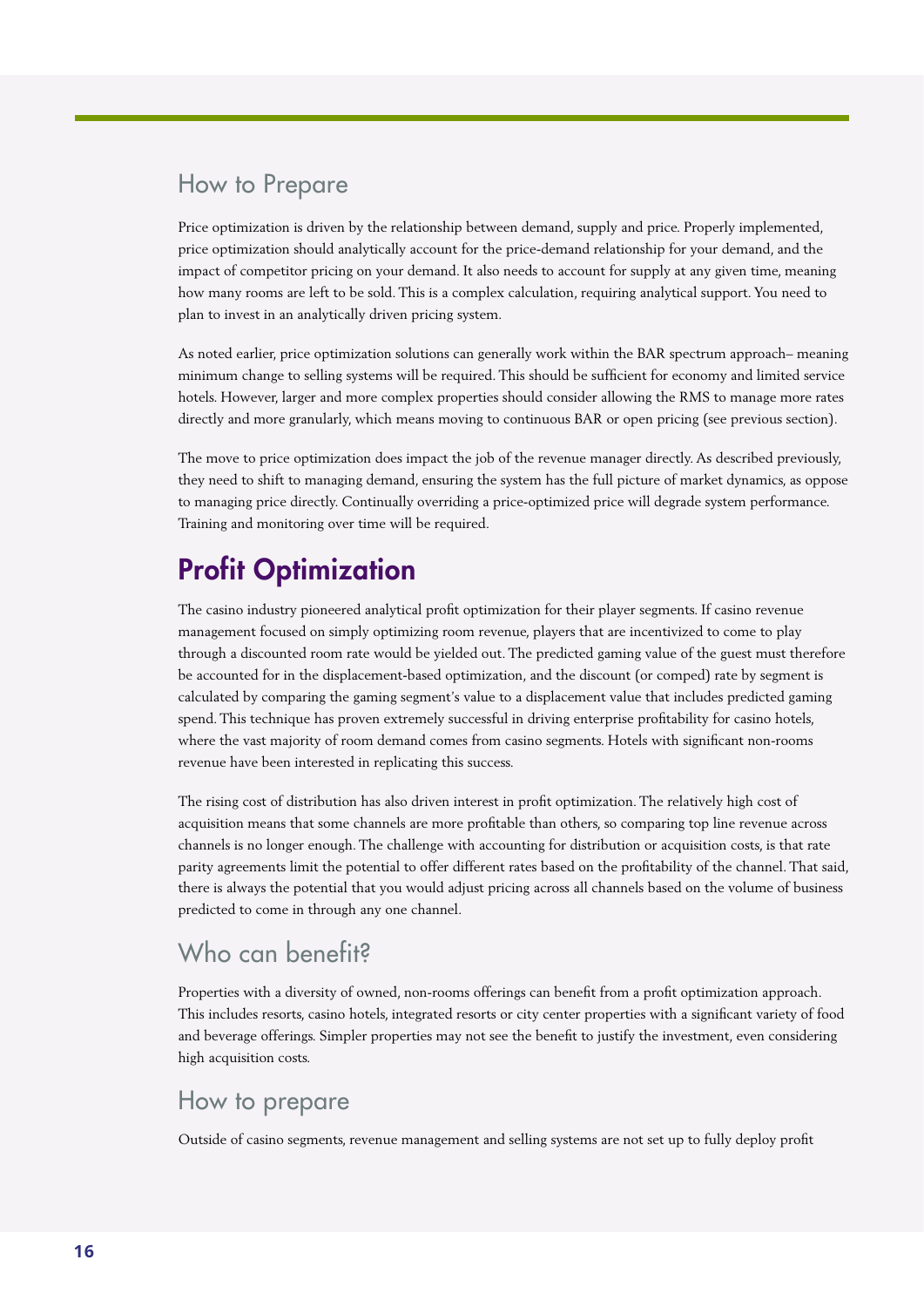optimization, although work is currently advancing in this area to support non-gaming hotels and non-gaming segments. Much like price optimization, the complex and interrelated tradeoffs required to execute this at a level of detail that drives value makes the problem difficult, if not impossible, to solve manually.

The biggest challenge most companies will face is the data requirements associated with total segment spend, because it requires bringing together information from disparate selling systems. To reiterate the point we made earlier, this will likely require an extensive data quality initiative on the front end.

It is important to note here that profit optimization considering guest value does not necessarily imply customer-centric pricing. The RMS can take spend at the segment/channel level (which makes the data collection a bit easier and more reliable) and make recommendations at a channel or segment level (depending on how price can be executed). If you are considering customer-centric or personalized pricing, profit optimization will likely be an important input to the successful implementation of that technique, but the execution of customer-centric pricing happens in the selling systems.

In preliminary testing, profit optimization tends to trade off some ADR for occupancy. This RevPAR tradeoff is made as the system expects additional spend once guests are on premise – producing a greater overall property profit. This makes intuitive sense, but it could negatively impact RevPAR, while increasing profits. If you are going to go down this road, you need to realign metrics to account for this shift. This will require ensuring everyone who tracks the RevPAR metric is on board with the change.

### **PRICE OPTIMIZATION**

- **• Nearly all hotel types**
- **• Limited Service or Economy at hotel level, by rate product (i.e. advanced purchase)**
- **• Multiple room types, desire to price these according to demand**
- **• Significant demand from transient segment**
- **• Highly competitive markets**

### **PROFIT OPTIMIZATION**

**• Properties with significant owned non-rooms revenue sources (restaurants, retail, C&B, spa, gaming) and segments with different spend patterns (i.e. group, casino, transient)**

### **ATTRIBUTE-BASED PRICING**

**• Properties with multiple room types, containing highly differentiated attributes (bed size, location, view, ammenities) and rate types (advanced purchase, bed & breakfast, F&B Credit)**

*Figure 2: Emerging Pricing Techniques and What Fits Best*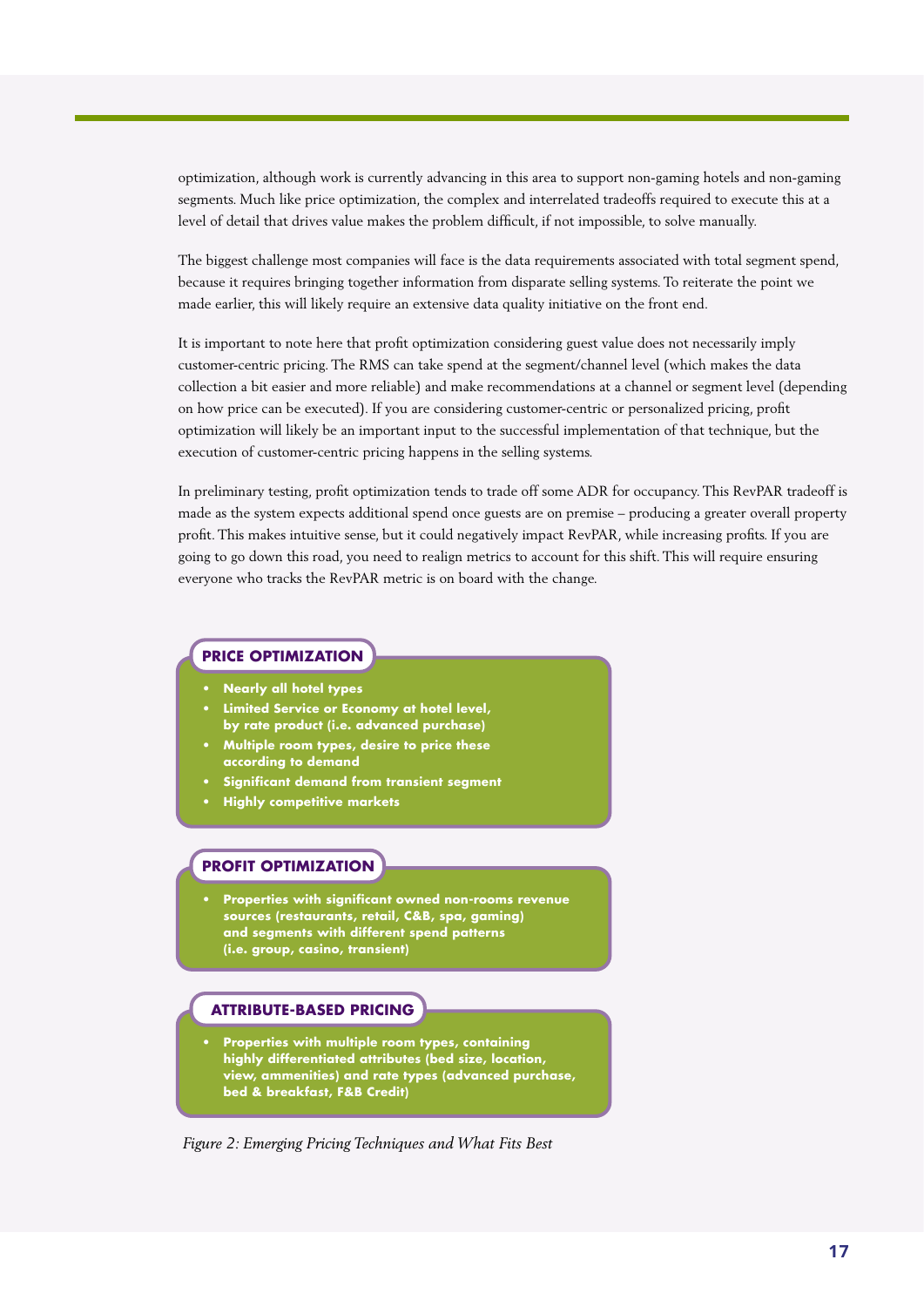# <span id="page-17-0"></span>Attribute-Based Pricing

As a reminder, we define attribute-based pricing as dynamic pricing for pre-defined attributes that supports attribute-based selling. It is possible to have attribute-based selling without dynamic attribute-based pricing, and there is probably some up-sell value in the fixed price approach over the current room type/rate plan practice. However, the full value from attribute-based selling is likely only going to be realized if there is some degree of dynamic pricing of attributes.

# Who can benefit?

Attribute-based pricing will be most effective for complex properties with many room attributes that are clearly differentiated (view, balcony, size, fireplace etc.), and/or with the possibility of a variety of rate distinctions or package add-ons (flexible rate, breakfast, spa, food and beverage). The simpler the property, the less advantage gained from splitting out the room into its component pieces. For example, an economy or limited service hotel that has only one room product, and no non-rooms revenue outlets could very easily implement multi-rate display with price optimization to offer optimized advanced purchase and flexible cancellation rates in their current infrastructure, rather than making the significant investment in booking engine and selling system changes that attribute-based pricing requires.

# How to Prepare

Attribute-based pricing requires a clear and differentiated list of attributes that drive customer value. The strategy around defining these attributes will be key to the success of driving incremental revenue and profits. For example, do customers notice, or value, the difference between a 480 square meter room and a 520 square meter room? Too fine of a distinction among attributes will add noise and reduce confidence in output, impacting revenue gain. Similarly, selecting the right number of attributes that facilitate choice without adding too much work or overhead to the search is extremely important. You want shoppers to feel that they have choice and flexibility to customize without the confusion of too many options.

Organizations will need to plan for a period of test and learn to establish the value of attributes, as there will likely be no data to tune the models initially. This could involve both live test and some off-line research or experimentation.

Selling systems and RMSs will need to be completely revised to change from selling the current cross of room type and rate type to selling the base room plus room attributes. This will be a significant change management effort, so companies need to be sure that they will get a corresponding return. Revenue management teams will need to adjust their thinking to understand the drivers of demand for the base product versus the drivers of value on the various attributes, adding an additional layer of complexity to that job.

As we alluded to before, there is a very real danger that the move to attribute-based pricing will have a negative impact on consumer satisfaction. When the airlines unbundled their products, and began charging for seat location and checked bags, there was significant consumer backlash. Resort fees, cleaning fees and parking fees are already garnering negative consumer sentiment. Hotels need to be very careful that the benefits of flexibility, improved search and customization are reinforced, not the fact that each attribute adds to the base price.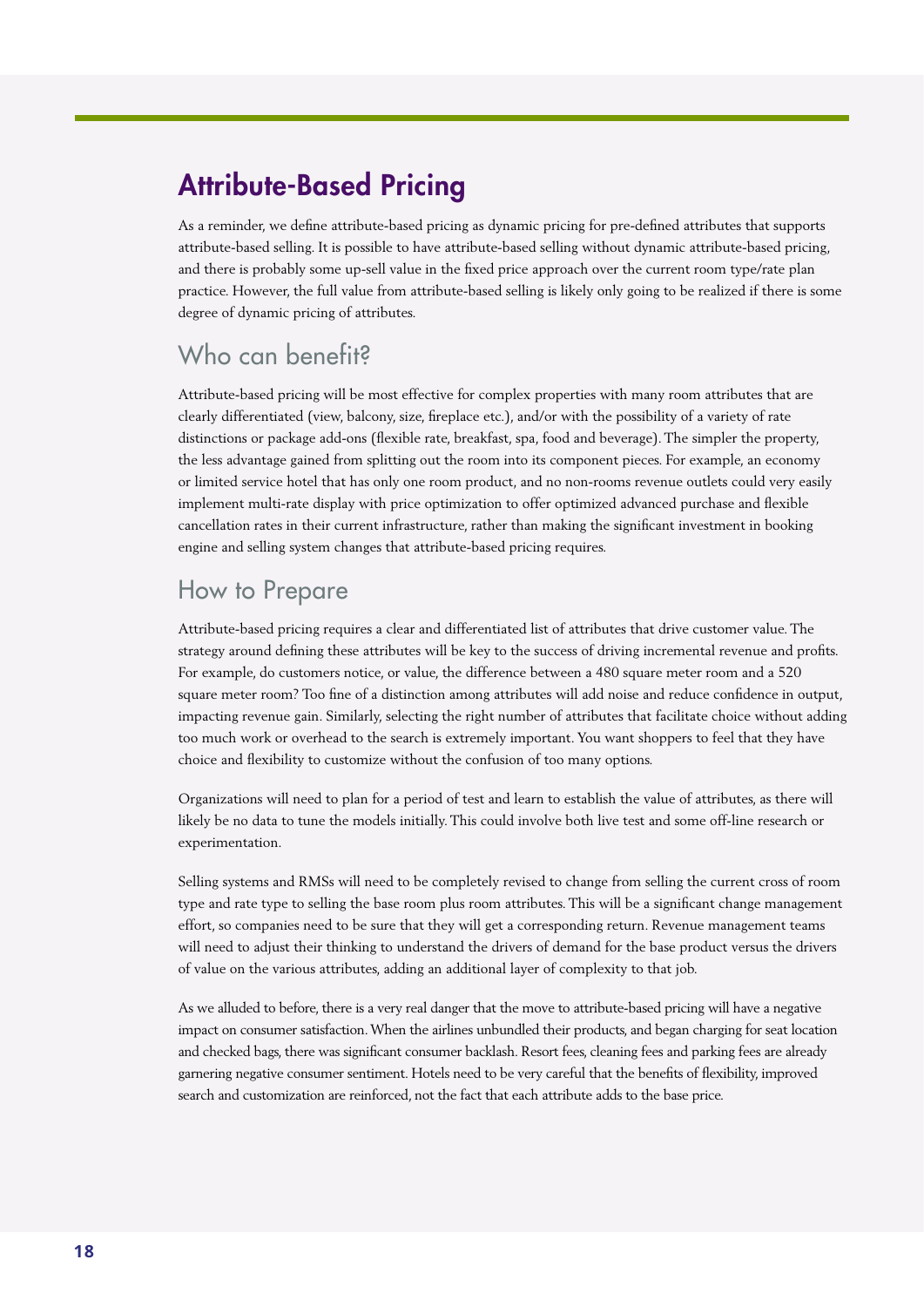# <span id="page-18-0"></span>Artificial Intelligence and Machine Learning in RM Analytics

Artificial Intelligence (AI) and Machine Learning (ML) are not technically new pricing techniques. Rather they are analytical approaches that support the pricing techniques we have previously described. However, there has been so much talk about these capabilities associated with revenue management, that it is worth understanding what they are broadly, how they relate to pricing generally, and how they can be implemented in the pricing and revenue management function.

AI refers to the theory and development of computer systems able to perform tasks that normally require human intelligence, such as visual perception, speech recognition, decision-making, and translation between languages. The value of AI is in its ability to automate complex, but routine, tasks ordinarily performed by humans (categorizing pictures, scanning resumes for best fit candidates or recommending products). ML is a subset of AI that refers to algorithms that teach a computer to learn to solve a problem on its own. ML is particularly useful for complex problems where outcomes can be widely varied, and ever changing. Good ML applications are image detection (you don't have to show the computer every picture of me for it to know this one is me), spam detection (with ever changing language) and recommendation engines (as new options are added, preferences evolve over time, and more behavioral data is collected).

Most of these algorithms are not new. The theory has been around for decades or more, and some of the algorithms are even widely used, but under a different category. The reason there is increased excitement in this area is that advances in computing power mean these techniques can finally be used to solve real world business problems, using all available data, at the speed of business.

Business leaders should approach this capability with excitement and caution. These techniques will allow us to unlock insights that were previously inaccessible, and can free up valuable human time for strategic, business impacting, work. However, there are some significant challenges with these algorithms that need to be well understood, before they are widely implemented.

AI & ML algorithms require specialized skills sets, repeated development iterations and lots of compute power to execute. You are likely going to acquire them from a vendor partner, and so you will need to plan to invest time and resources to successfully acquire, configure and implement.

AI & ML algorithms are the very definition of "black box". The complexity of the algorithms makes it very difficult at times to understand why the model makes a recommendation, or how it is thinking. If you trust the data inputs and the strategy, this might not be too much of a problem. However, revenue managers are frequently called on to explain their pricing strategies, so if the analytical processes supporting those strategies are not transparent, the organization could lose confidence.

AI & ML algorithms learn on your data, and therefore behave only as your data dictates, unless otherwise specifically specified. This means that if there are missing data or biases (unintentional or otherwise) the results will also be biased. There are many examples of this already in industry, and there will be more if leaders are not very cautious and aware of their data's limitations.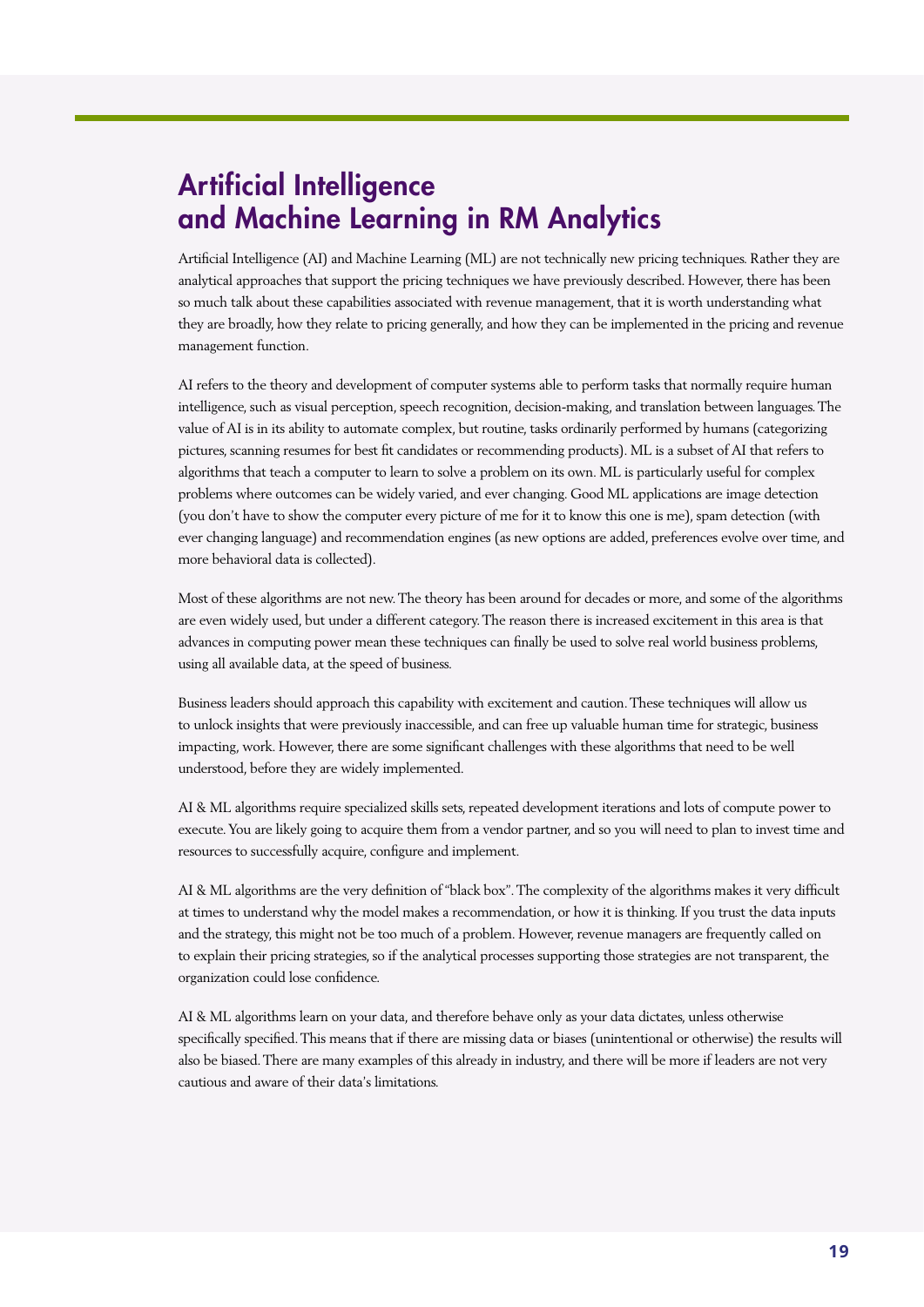# Best fit for RM

There have been decades of research and practice for revenue management analytics, beginning with the airline industry and continuing in hospitality, which means an extensive amount of testing (and trial and error) to develop best practices. As far as hospitality analytics go, despite limited implementation, revenue management analytics are relatively mature. As such, one would be right to be skeptical of a completely reinvented approach, relying on AI & ML, without any demonstration of material benefits over existing, well researched, approaches. Making this distinction is understandably technical, and potentially quite out of the scope of a revenue leader's responsibility. Make sure someone on the team evaluating a potential vendor partner can help you determine the robustness and appropriateness of the analytical approach.

AI and ML could be effectively incorporated in the revenue management analytical process in the following ways:

- **• Data modeling** like no-show/cancellation rates, detailed price sensitivity or detailed competitor effects
- **• Forecasting**, not replacing all RM system forecasts, but specifically used for more volatile forecast
- **• User feedback**, providing natural language processing support to facilitate help search or improve user performance by suggesting next steps, surfacing relevant data or providing further analyses
- **• Personalization**, at the point of purchase, leveraging RM pricing recommendations, recommend products or packages according to guest preferences and price sensitivity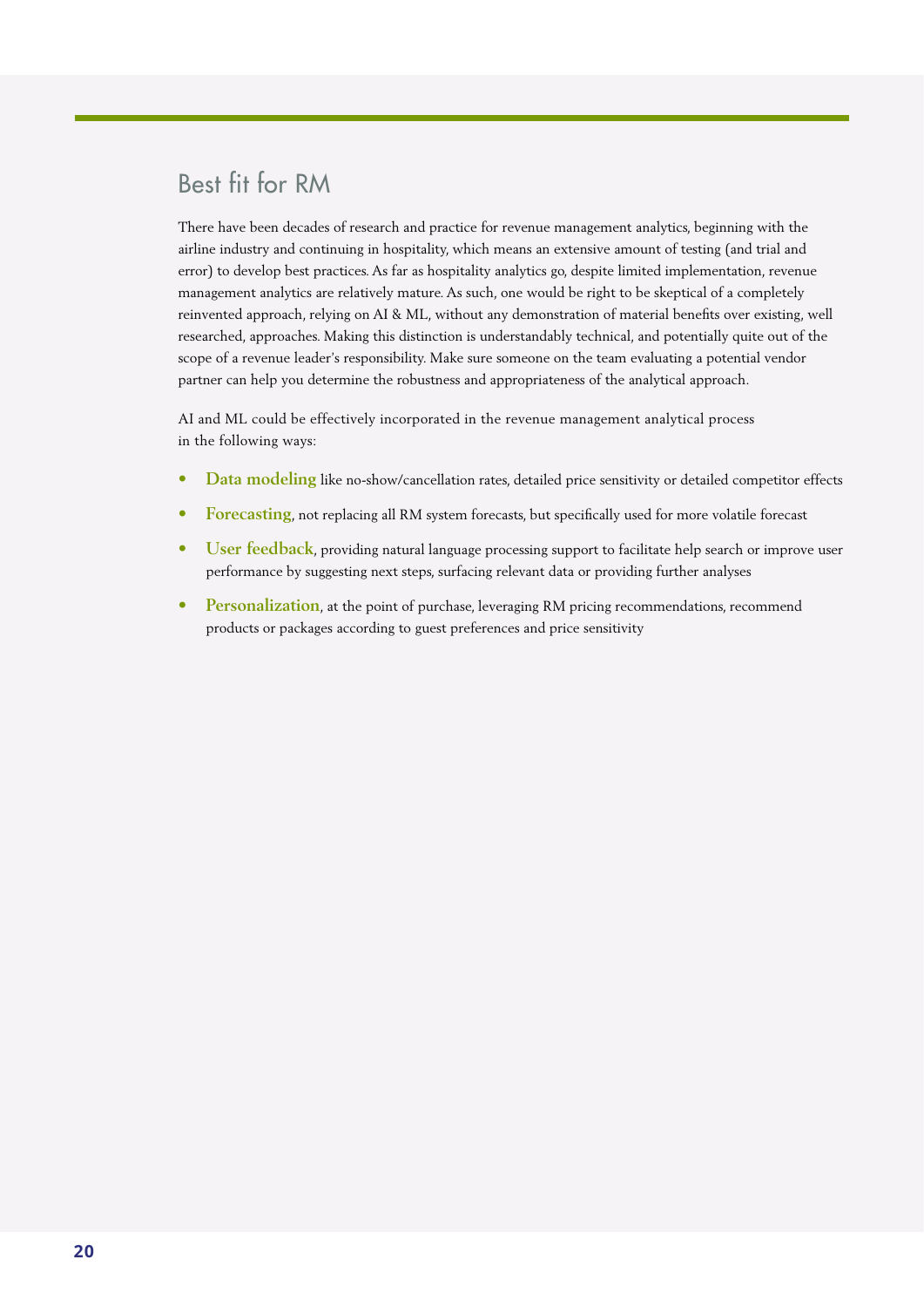# <span id="page-20-0"></span>**CONCLUSION 8**

Pricing continues to be a critical capability for lodging companies to drive profits and remain competitive in a rapidly evolving world. Companies need to be proactive in determining what their revenue strategy is, and how pricing contributes to that strategy, or they will be left behind.

Hotels have had a reputation of putting themselves at the mercy of innovations driven by partners and vendors. Recent innovations in pricing capabilities, like price optimization, profit optimization and attributebased pricing will be no different, unless hoteliers commit to taking control of their future. In most cases, adopting one of these techniques will require planning, research and significant change management. Those companies that begin this journey today will be much better positioned to successfully implement it when the technology stack and the organizational capabilities are ready.

It is easy to get caught up in buzzwords and promised profits. It's much harder to spend the time thinking through implications, selecting the right strategy and sticking to your plan. However, this is the only route to success if hotels want to remain competitive and stay in control of their profits.

Here are our recommendations to ensure you are well-positioned to take advantage of what's next in pricing:

- 1. Shore up your use of the existing techniques first, even if it's in a manual environment. Get the basics right. Advances in pricing are built with the existing foundation in mind, so you have to get that right before you move forward.
- 2. Make sure your entire organization is clear on the strategy. Define the strategy and then determine what technology will be required to support it. Work with counterparts in sales, marketing and operations to ensure you are aligned on goals and outcomes and start early in socializing any upcoming technology implementations to ensure broad support for your projects.
- 3. Start working on your data, and the business processes that impact your data, now and expect to keep this up after any system implementation. If you are considering any automation initiative, this is a crucial first step, and one that always takes longer than expected. If you are already automated and want to put a new technique like profit optimization or attribute-based pricing on the roadmap, this goes double. Both of these techniques will require accessing new data sources, ones that revenue management doesn't typically work with, so ensuring quality in this data early will lead to earlier and greater success with these endeavors.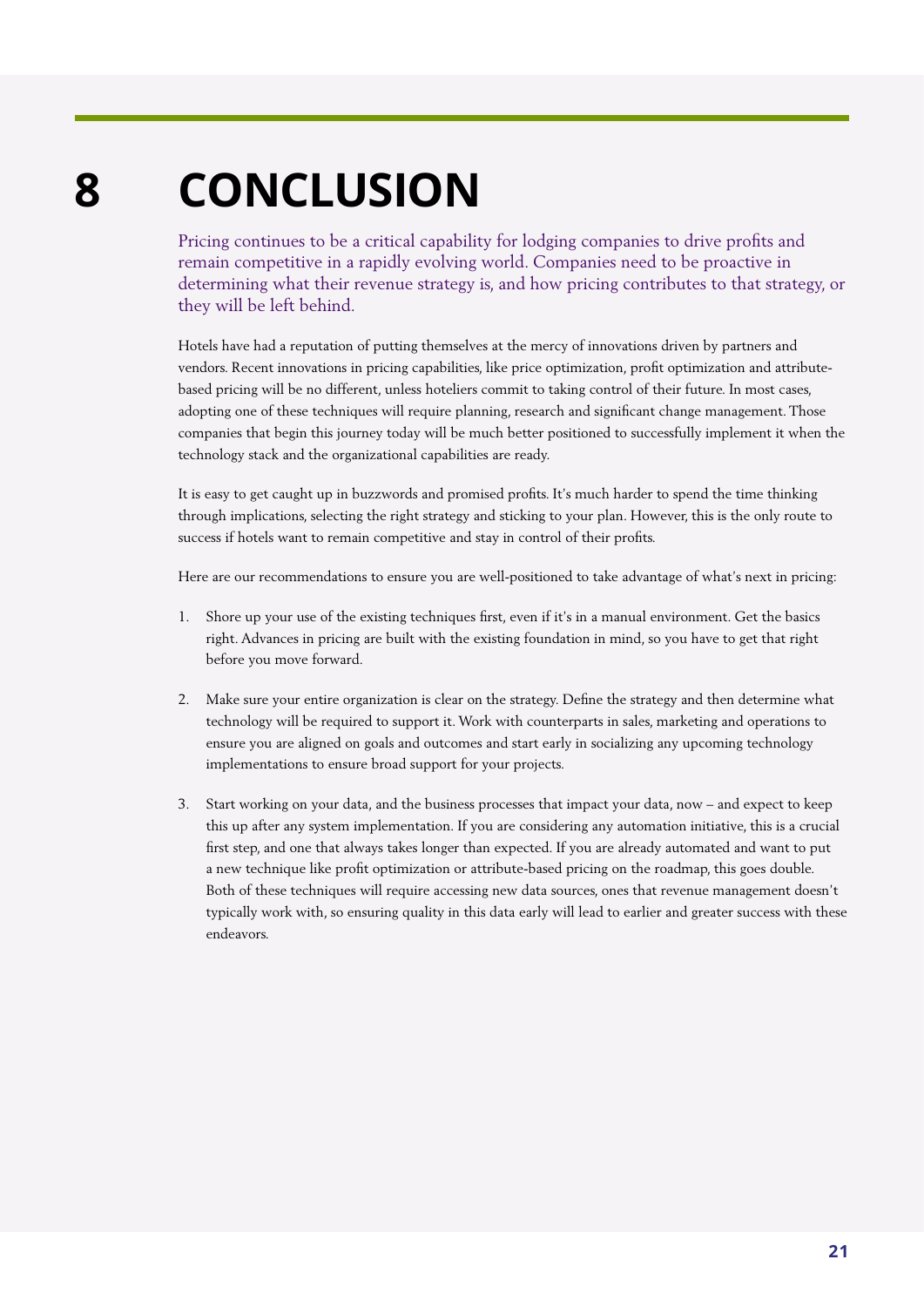

# Kelly A McGuire, PhD, Principal, McRevenue, LLC

Dr. Kelly McGuire, Principle, McRevenue, LLC is an author and analytics evangelist. She is passionate about helping hospitality and gaming businesses infuse science into the art of hospitality with big data and analytics, through strategic investments in technology, talent and business process redesign. She helps organizations turn desire into strategy and strategy into execution to ensure the organization responsibly and effectively realizes value from data, analytics and technology investments. She is the author of two books on analytics in hospitality, "Hotel Pricing in a Social World" and "The Analytic Hospitality Executive".

She recently served as senior vice president, revenue management, distribution and direct marketing for MGM Resorts International, where she oversaw strategy and execution of revenue management, distribution and direct marketing for MGM's Las Vegas resorts, and guided the selection and implementation planning for MGM's revenue management and distribution technology roadmap. Prior to joining MGM, Kelly served as vice president, advanced analytics at Wyndham Destination Networks where she led a team of scientists and developers that built custom analytical solutions for Wyndham's vacation rental business, as well as the RCI exchange. Before joining Wyndham, she was executive director, hospitality and travel global practice at SAS, the world's largest privately held software company, where she specialized in analytics solutions for hospitality and travel companies. She holds an MMH and a PhD in revenue management from the Cornell School of Hotel Administration and is a past board member of HSMAI Americas Revenue Management Board.



# Alex Dietz, President, Max Revenue Consulting

Alex is the President and Founder of Max Revenue Consulting, and a 30 year veteran of pricing and revenue management solutions development, consulting, and practice in the hospitality, travel and retail industries. Alex's experience includes pricing and revenue management systems development and implementation for, and consultation with, some of the world's most recognized airline, retail, hotel, cruise, and gaming resort brands. Not simply a consultant, Alex also managed the pricing, revenue management, distribution and marketing functions as Vice President Revenue Management and Marketing for Raleigh-Durham based Midway Airlines from 1997 to 2002.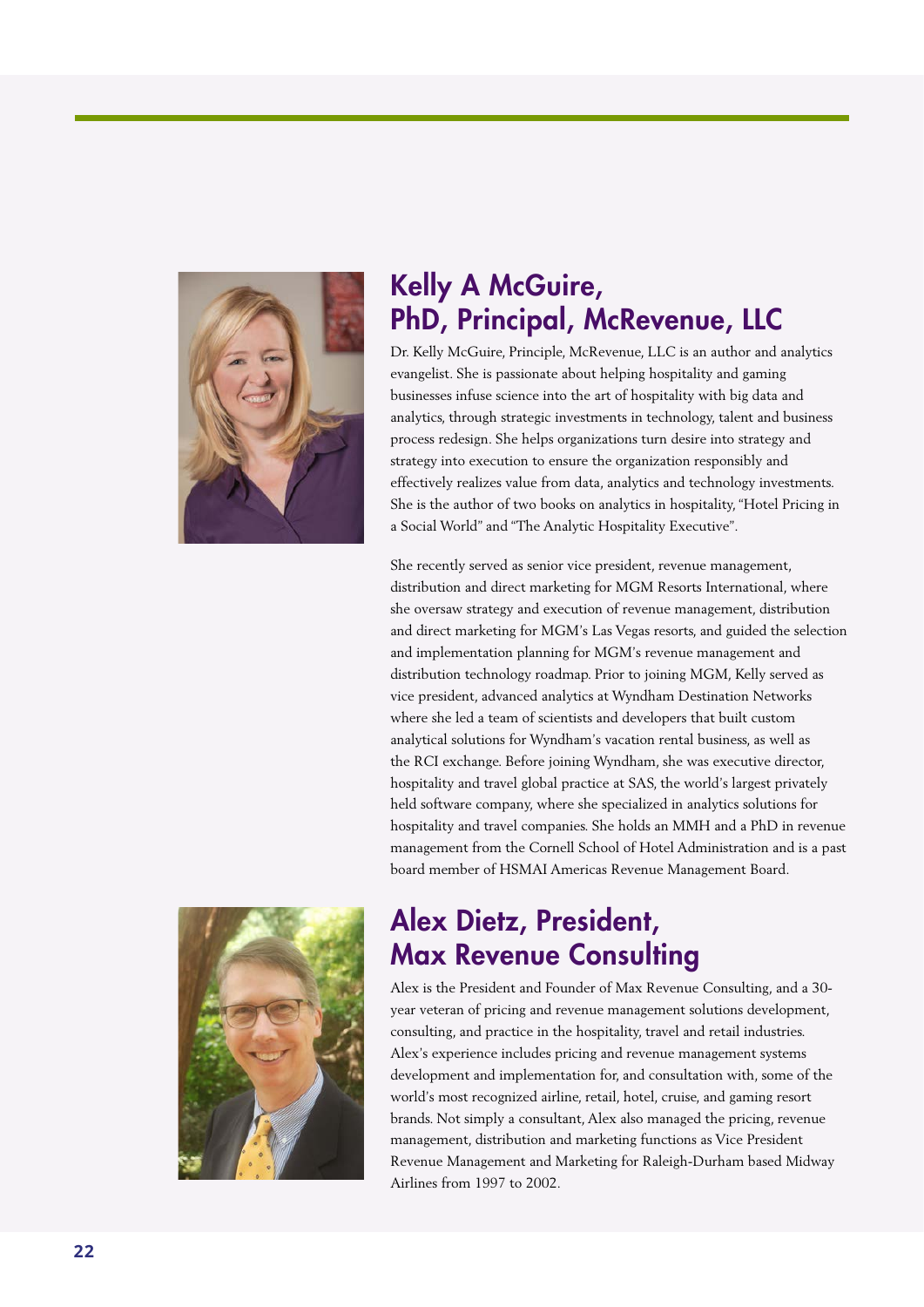### Thank you!

HSMAI Region Europe wishes to express gratitude to both Kelly A. McGuire and Alex Dietz for sharing their knowledge and working together with HSMAI to produce and distribute this publication amongst HSMAI's members.

HSMAI is a global organization founded in the US in 1927. HSMAI Region Europe is the European arm of the organisation. HSMAI Region Europe is committed to growing business for the hotel, event and travel industry and their partners, and is the industry's leading advocate for intelligent, sustainable revenue growth on a local, national and European level. The association provides practical tools, insights, and cutting edge expertise to enable knowledge sharing and enhance professional development as well as fuel sales, inspire marketing, transform businesses digitally and optimise revenue. This white paper contributes to our commitment to our members.